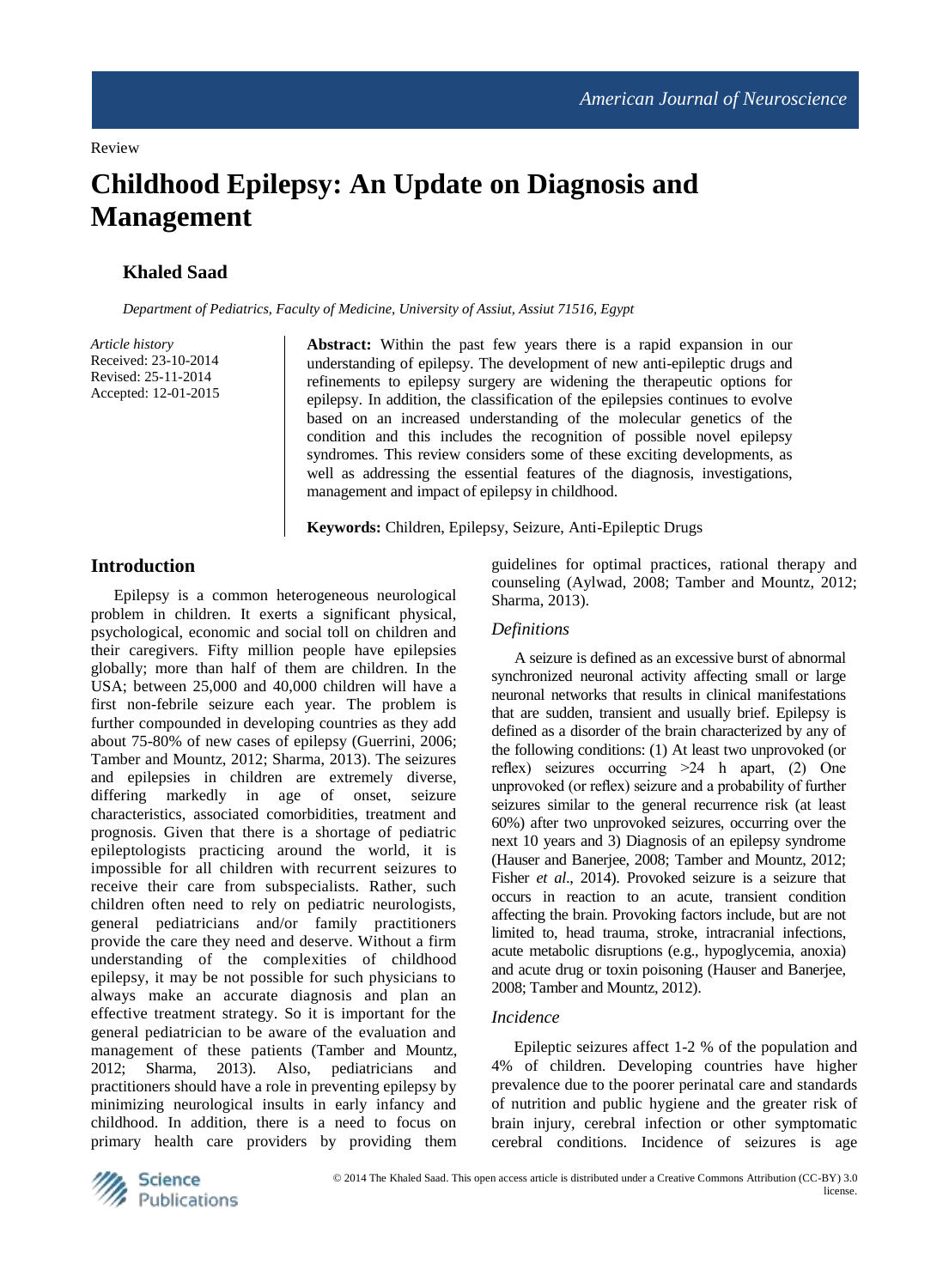dependent. The highest incidence rate (100 per 100,000) is observed in the first year of life, declining to approximately 20 cases per 100,000 per year in adolescence. Childhood epilepsy has a prevalence of approximately 0.5-0.8% and comprises a heterogeneous group of disorders, including a variety of epilepsy syndromes that range in severity from benign to progressive and catastrophic. Focal epilepsies predominate (59-63%) than generalized epilepsy (12-29%). In about 20% classification may change on follow up (Hauser and Banerjee, 2008; Sharma, 2013; Cross *et al*., 2013).

### *ILAE Classifications of Seizures, Epilepsy*

The ILAE Commission on Classification and Terminology released a revision of the previous system in 2010 (Berg *et al*., 2010). The report is not a new classification, but it organizes the current knowledge (Table 1).

### *Mode of Seizure Onset*

In the 2010 ILAE proposal, the mode of seizure onset is divided into three basic groups based upon clinical and EEG data: Focal, generalized and unknown (e.g., Epileptic spasms) (Berg *et al*., 2010):

- Generalized epileptic seizures are conceptualized as those that originating at some point within and rapidly engaging, bilaterally distributed networks, which can be subcortical or cortical structures, but do not essentially, include the entire cortex. In addition, generalized seizures can be asymmetric (Berg *et al*., 2010; Berg and Scheffer, 2011)
- The term focal has replaced partial epileptic seizures, which are conceptualized as originating within one hemisphere. They may be localized or widely distributed. Focal seizures may originate in subcortical structures. No natural classification for focal seizures exists; focal seizures should be described according to their manifestations (e.g., dyscognitive, focal motor) (Berg *et al*., 2010; Berg and Scheffer, 2011)

### *Underlying Type of Cause (Etiology)*

The terms idiopathic, symptomatic and cryptogenic, are now not used. Instead of the previous terms the following three terms (genetic, structural/metabolic and unknown) and their associated concepts are recommended (Berg *et al*., 2010; Berg and Scheffer, 2011):

### *Genetic*

The concept of genetic epilepsy is that the epilepsy is the direct result of a known or presumed genetic defect(s) in which seizures are the core symptom of the disorder. This attribution must be supported by specific forms of evidence. The knowledge regarding the genetic contributions may derive from specific molecular genetic studies that have been well replicated and even become the basis of diagnostic tests (e.g., SCN1A and Dravet syndrome) or the evidence for a central role of a genetic component may come from appropriately designed family studies.

### *Structural/Metabolic*

There is a distinct other structural or metabolic condition or disease that has been demonstrated to be associated with an increased risk of developing epilepsy. Structural lesions include acquired disorders such as stroke, trauma and infection. They may also be of genetic origin (e.g., Tuberous sclerosis).

### *Unknown*

The nature of the underlying cause is as yet unknown; it may have a genetic basis (e.g., A previously unrecognized channelopathy) or it may be the result of an unrecognized structural or metabolic disorder. Epilepsies of unknown cause are those, which in the past were termed ''cryptogenic''.

## **Types of Seizures**

### *Generalized Seizures*

Generalized seizures are seizures that rapidly engaging, bilaterally distributed networks, which can be subcortical or cortical structures and in which consciousness is impaired from the onset. The previously used terminology of seizure classification, "secondary generalized" and "secondarily generalized," are no longer recognized in the ILAE classification, the term changed to "focal seizure evolving to a bilateral, convulsive seizure. Generalized seizures are subdivided into multiple types (Table 1) (Browne and Holmes, 2008; Berg *et al*., 2010; Mikati, 2011; Tamber and Mountz, 2012; Piña-Garza and Fenichel, 2013; Rudzinski *et al*., 2013):

### *Absence Seizures*

Absence seizures are generalized seizures, indicating bihemispheric involvement, clinically and on the EEG. *Absence Seizures* are characterized by a sudden onset behavioral arrest, a blank stare, unresponsiveness and sometimes a brief upward rotation of the eyes. The duration is typically a few seconds to half a minute. There is little to no postictal confusion and the patient typically resumes the activity he/she was doing prior to the seizures. This seizure type is also referred to as simple typical absence.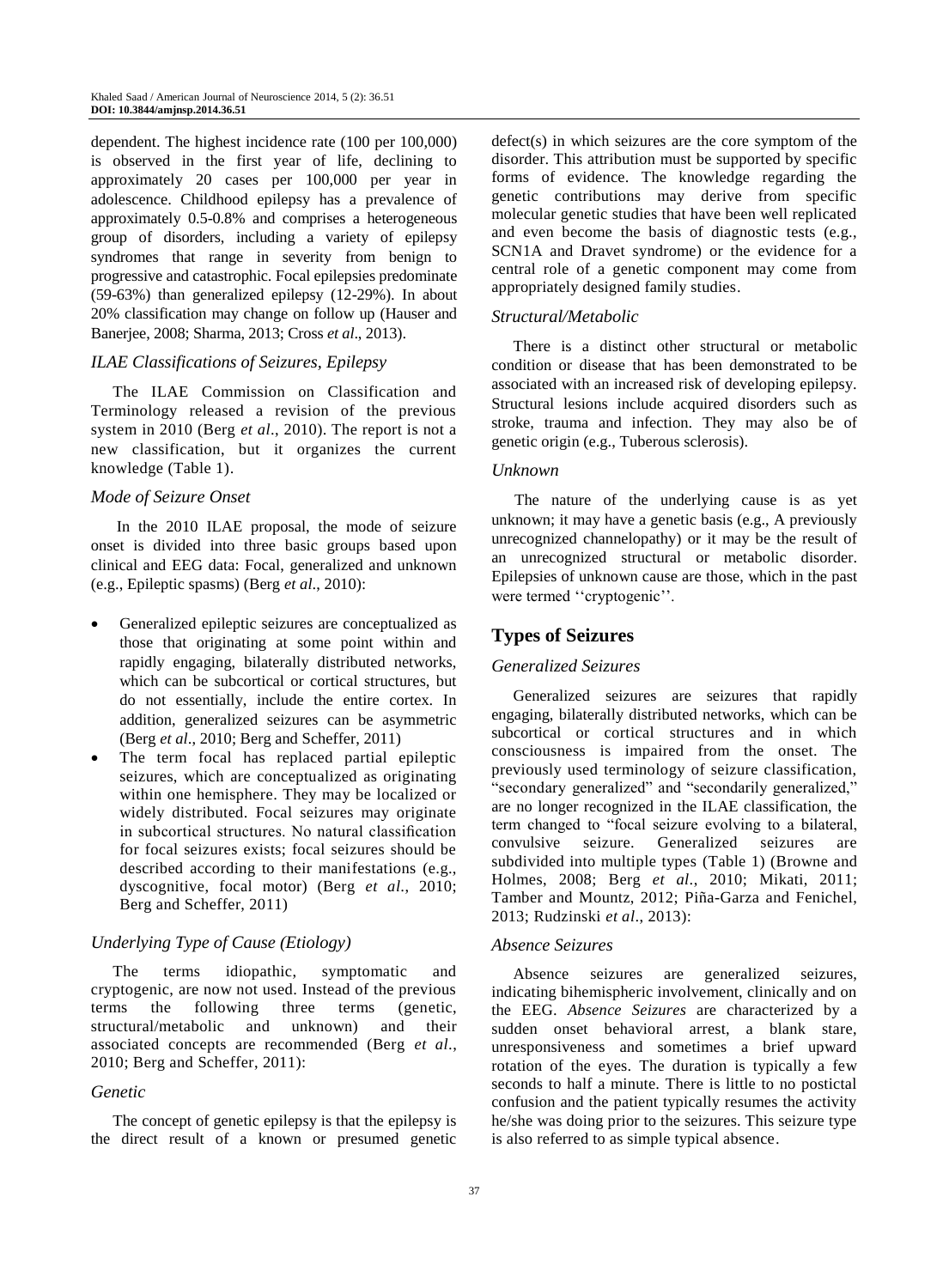| Table 1. ILAE classification of seizures* (Berg et al., 2010) |  |  |  |  |
|---------------------------------------------------------------|--|--|--|--|
|---------------------------------------------------------------|--|--|--|--|

|                                        | I. Generalized seizures            |  |  |
|----------------------------------------|------------------------------------|--|--|
| 1.                                     | Tonic-clonic [in any combination]. |  |  |
| 2.                                     | Absence:                           |  |  |
| a.                                     | Typical.                           |  |  |
| b.                                     | Atypical.                          |  |  |
| c.                                     | Absence with special features:     |  |  |
|                                        | Myoclonic absence.                 |  |  |
|                                        | Eyelid myoclonia.                  |  |  |
| 3.                                     | Myoclonic:                         |  |  |
| a.                                     | Myoclonic.                         |  |  |
| b.                                     | Myoclonic atonic.                  |  |  |
| $\mathbf{C}$ .                         | Myoclonic tonic.                   |  |  |
| 4.                                     | Clonic.                            |  |  |
| 5.                                     | Tonic.                             |  |  |
| 6.                                     | Atonic.                            |  |  |
| <b>II.</b> Focal seizures.             |                                    |  |  |
| <b>III.</b> Unknown: Epileptic spasms. |                                    |  |  |
| $\cdot$ $\sim$ $\sim$                  | $1 + 1$                            |  |  |

\*Seizure that cannot be clearly diagnosed into one of the preceding categories should be considered unclassified until further information allows their accurate diagnosis. ILAE: International league against epilepsy

Atypical absence seizures have associated myoclonic components and tone changes of the head and body. The EEG of absence seizures is pathognomonic, there are bilaterally synchronous and symmetric paroxysms of spike-and-wave complexes at a frequency of 3 Hz appear concurrently with the clinical seizure. Hyperventilation is a potent activator of typical absence seizures. It almost always activates the discharge. Failure to induce an absence seizure with several trials of hyperventilation of 3 to 5 min duration in an untreated patient makes the diagnosis of absence seizures unlikely (Mikati, 2011; Tamber and Mountz, 2012; Rudzinski *et al*., 2013).

#### *Myoclonic Seizures*

Myoclonic Seizures are characterized by sudden, brief (less than 350 millisecond), irregular and shock like contractions that may be generalized or confined to the face and trunk, or to one or more extremities, or even to individual muscles or groups of muscles. It can be single or repetitive, varying in severity from an almost imperceptible twitch to a severe jerking. They can be symmetric or asymmetric. They tend to occur close to sleep onset and upon awakening from sleep. Myoclonic seizures can be a feature of some idiopathic generalized epilepsies (Juvenile Myoclonic Epilepsy), symptomatic generalized epilepsies (Myoclonic Atonic Epilepsy), the progressive myoclonic epilepsies (Lafora Disease) and infantile spasms. Myoclonus can be positive or negative. Negative myoclonus refers to the brief loss of postural tone when the body part is held against gravity. There is no post-ictal confusion and consciousness is not impaired with single myoclonic jerks. Myoclonic seizures can occur in clusters and may evolve into clonic-tonic-clonic seizures, with resultant loss of

consciousness and postictal confusion. The ictal EEG pattern is characterized by brief generalized polyspikes or polyspikes and wave discharges which corresponds to the myoclonic jerk (Tamber and Mountz, 2012; Rudzinski *et al*., 2013).

#### *Clonic Seizures*

Clonic Seizures are typically seen in neonates and young children. They are characterized by repetitive rhythmic clonic jerks (1-2 Hz) with impairment of consciousness and a short post-ictal phase. They can lead into a clonic-tonic-clonic seizure. It is thought that the repetitive discharges are due to rhythmic excitatory discharges from the cortex. The ictal EEG demonstrates generalized polyspikes and wave discharges or generalized fast activity (Engel, 2006; Tamber and Mountz, 2012; Rudzinski *et al*., 2013).

#### *Tonic Seizures*

Tonic Seizures are brief seizures consisting of sudden onset of increased tone in the extensor muscles with altered consciousness. The duration of these seizures is longer than the myoclonic seizures. Tonic seizures frequently begin with tonic contraction of the neck muscles, leading to fixation of the head in an erect position, widely opened eyes and jaw clenching or mouth opening. Contraction of the respiratory and abdominal muscles often follows and may lead to a high-pitched cry and brief periods of apnea. Asymmetric tonic seizures vary, from a slight rotation of the head to a tonic contraction of all the musculature of one side of the body. They are one of the common seizure types in patients with Lennox-Gastaut syndrome. The interictal EEG of patients with tonic seizures is usually quite abnormal, consisting of slowing of the background, with multifocal spikes, sharp waves and bursts of irregular spike-and-wave activity. The ictal EEG usually consists of bilateral synchronous spikes of 10 to 25 Hz of medium to high voltage, with a frontal accentuation (Berg *et al*., 2010; Mikati, 2011; Piña-Garza and Fenichel, 2013).

#### *Tonic-Clonic (Grand Mal) Seizures*

Tonic clonic seizures are the classic form of epileptic seizure, with altered consciousness followed by tonic extension and then clonic convulsive movements of all four extremities. Generalized Tonic-Clonic seizures (GTCs) are the commonest seizures of childhood. The onset may occur at any time after the neonatal period. It may be a manifestation of primary generalized epilepsy, following focal seizures with a focal onset or alternating with other seizure forms. They may be associated with aura, suggesting a focal origin of the epileptic discharge (Mikati, 2011; Tamber and Mountz, 2012; Piña-Garza and Fenichel, 2013). EEG during the seizure shows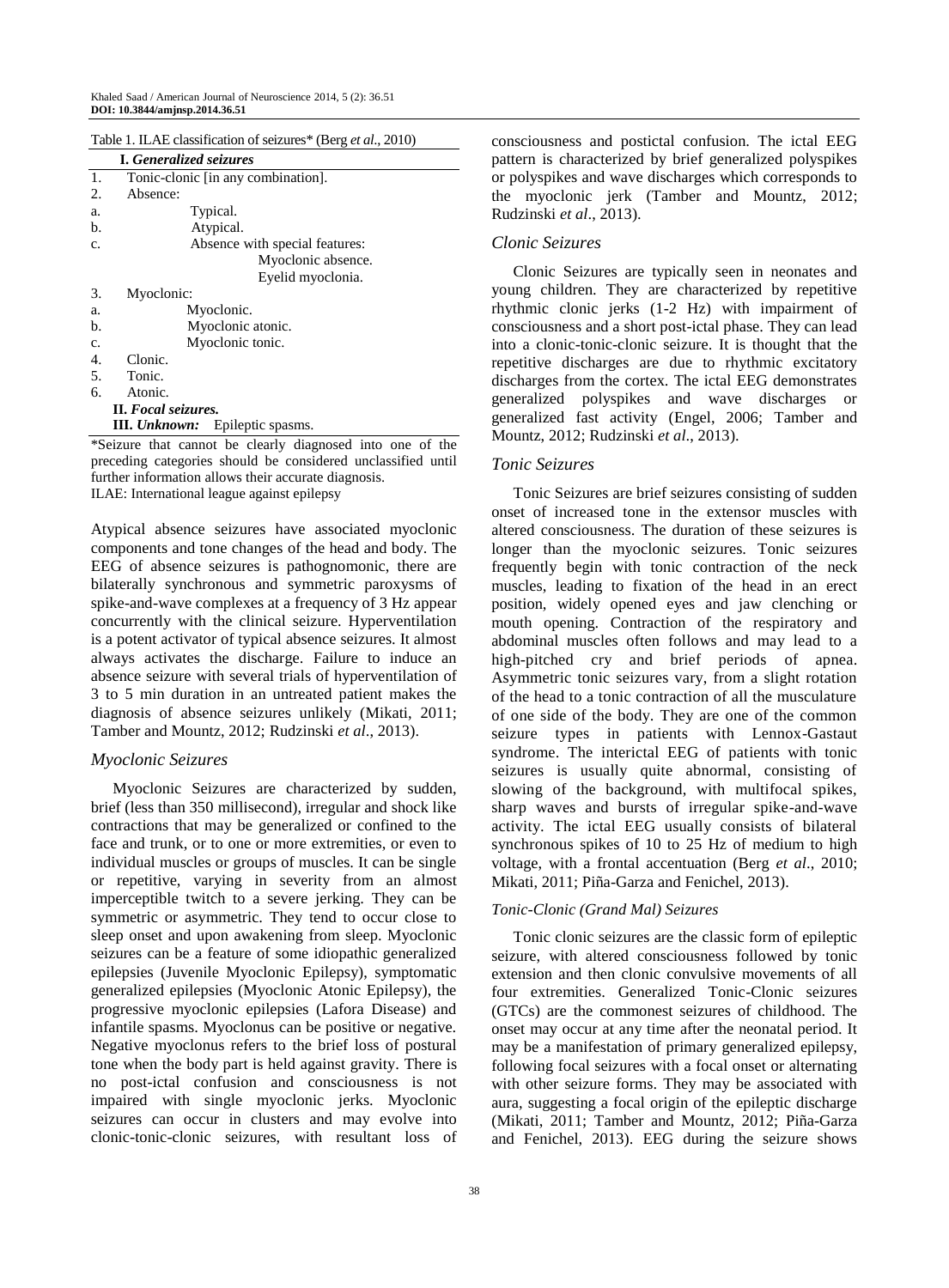generalized repetitive spikes in the tonic phase and then periodic spikes in the clonic phase. The clonic phase is usually obscured by movement artifacts. As the seizure ends there is slowing of the background and amplitude attenuation. In between attacks, brief generalized spikes or spike-wave discharges that are polymorphic in appearance may occur (Browne and Holmes, 2008; Mikati, 2011; Piña-Garza and Fenichel, 2013).

### *Atonic Seizures*

Atonic Seizures may manifest as the classic drop attack, in which all postural tone is suddenly lost, or more subtle changes, such as a slight head drop or bowing at the knees. Atonic seizures consist of the sudden loss of muscle tone, which may be confined to a group of muscles, such as the neck, resulting in a head drop, or it may involve all trunk muscles, leading to a fall to the ground. Atonic seizures begin suddenly and without warning and cause the patient, if standing, to fall quickly to the floor. Because total lack of tone may occur, the patient has no means of self-protection and injuries often occur. Consciousness is impaired during the fall, although the patient may regain alertness immediately on hitting the floor. The correlate of tonic seizures in the EEG includes an electrodecremental response. An electrodecremental response is a sudden generalized drop in amplitude of the EEG. This pattern may evolve into slow spike-and-wave complexes or diffuse polyspikes (Browne and Holmes, 2008; Mikati, 2011; Piña-Garza and Fenichel, 2013).

### *Focal Seizures*

Focal Seizures are those that originate within networks limited to one hemisphere, which may stay confined or spread to other areas of the brain with corresponding localized EEG discharge. Focal seizures are classified as focal seizure without impairment of consciousness (previously referred to as simple partial seizure) and focal seizures with impaired consciousness correspond to what have previously been called complex partial seizures. Either type of focal seizures may evolve into a secondarily generalized seizure (Browne and Holmes, 2008; Berg *et al*., 2010; Mikati, 2011; Rudzinski *et al*., 2013). Consciousness is defined as the "degree of awareness and/or responsiveness of the patient to externally applied stimuli". Responsiveness refers to the ability of the patient to respond to external stimuli and awareness refers to the recall of events occurring during the ictal period (Rudzinski *et al*., 2013). Focal seizures manifest themselves in many different forms, depending on which area of the cortex is involved in the onset and spread of the ictal discharge. Focal seizures are further subdivided primarily on the basis of the clinical signs and symptoms and the EEG localization. In patients with focal seizures, the interictal EEG includes

focal spikes, sharp waves and slowing unilaterally or bilaterally (Browne and Holmes, 2008; Mikati, 2011; Piña-Garza and Fenichel, 2013; Rudzinski *et al*., 2013).

# *Examples of Focal Seizures Include (Browne and Holmes, 2008; Mikati, 2011; Piña-Garza and Fenichel, 2013; Rudzinski et al., 2013)*

- Focal motor seizures can originate in the precentral gyrus or spread to the precentral gyrus from neighbouring cortical areas. They can remain focal, causing right hand clonic activity, or can spread or "march" along the motor strip involving different areas of the motor homunculus. This type of seizure is known as a "Jacksonian seizure" and often clinically manifests as clonic activity originating in the hand and then marching up the ipsilateral arm, shoulder, face and leg. After a focal motor seizure, postictal weakness (Todd's paralysis) can last for minutes to hours. Also the focal seizures may manifest as versive movement (turning of the eyes, head and/or trunk), vocalization, or stop of speech
- Sensory seizures can be manifest by paraesthesias ("pins and needles"), numbness, warmth, or electrical shock-like sensations which can also spread like Jacksonian seizures (a sensory Jacksonian march), feelings of distortion of an extremity, vertigo, gustatory sensation, olfactory symptoms, auditory symptoms and visual phenomena such as flashing lights
- Autonomic seizures may include an epigastric "rising" sensation (a common aura with medial temporal lobe epilepsy), such as vomiting, sweating, piloerection, pupil dilation, pallor, flushing, borborygmi and incontinence
- Focal seizures without impairment of consciousness may also manifest higher cortical, psychic symptoms, including dysplasia, feelings of familiarity ("deja-vu"), distortions of time, affective changes (particularly fear), illusions and formed hallucinations. Such seizures are often referred to as auras
- During focal seizures with impairment of consciousness, the patient may have a variety of repetitive purposeless movements that are referred to as motor automatisms. It occurs as oral-buccal movements (chewing, swallowing, sucking), complex motor phenomena, including bicycling and kicking movements, pulling at clothes, waving of the arms and running, jumping and spinning. Automatism develops after the loss of consciousness and may persist into the postictal phase. Automatism has no localizing significance and child has complete amnesia of the event. Automatism is a common feature in infants and children, occurring in approximately 50-75% of cases; the older the child,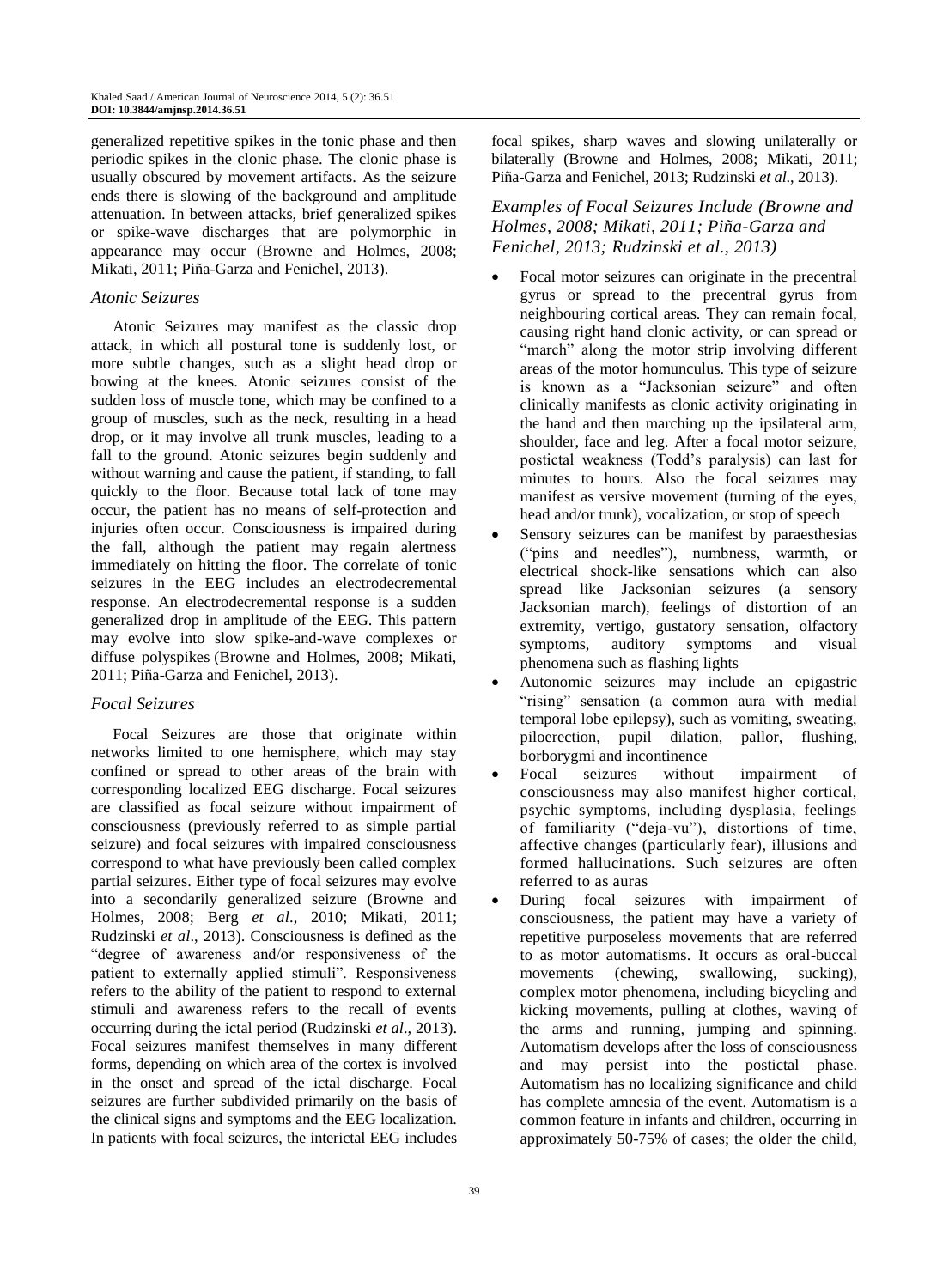the greater is the frequency of automatism. Such seizures involve regions of both hemispheres, thus explaining the impaired consciousness and the more complex and bilateral motor symptomatology

### *Epilepsy Syndromes in Children*

An epileptic syndrome is defined as a complex of signs and syndromes that define a unique epilepsy condition with different etiologies. A syndrome must involve more than just a seizure type. One important characteristic of syndromes is the characteristic age at onset. The most recent revision recommended that the term syndrome be restricted to a clinical entity that is reliably identified by a cluster of electroclinical characteristics (Engel, 2006; Berg *et al*., 2010).

# **Epileptic Syndromes in Children**

### *Neonatal Epileptic Syndromes*

### *Benign Familial Neonatal Epilepsy (BFNE)*

This syndrome has been reported to occur in 14.4 per 100,000 live births. Benign familial neonatal epilepsy was previously referred to as benign familial neonatal convulsions. This rare, dominantly inherited disorder is due to mutations affecting voltage-gated potassium channel genes (KCNQ2, KCNQ3). Affected infants are usually full term and appear normal at birth. In 80% of cases, seizures start on the second or third day of life, although some infants may develop seizures later in the first month of life. The seizures are typically clonic, but often preceded by a tonic component. They are more often unilateral, but can also be bilateral. The interictal EEG is usually normal. Spontaneous resolution typically occurs within 2 to 6 months. There is a slight increase in the risk of later epilepsy (11-15%) (Berg *et al*., 2010; Ottman *et al*., 2010; Daroff *et al*., 2012).

### *Early Myoclonic Encephalopathy (EME)*

Early (neonatal) Myoclonic Encephalopathy (EME) has been referred to in the literature as early myoclonic encephalopathy, myoclonic encephalopathy with neonatal onset, neonatal myoclonic encephalopathy and early myoclonic encephalopathy with epilepsy and has been most closely associated with Aicardi syndrome. Early myoclonic encephalopathy is characterized by focal myoclonus involving limbs or face that is very frequent, sometimes continuous, shifting from one area to another. Generalized massive myoclonus may appear shortly thereafter, as will focal motor seizures. Epileptic spasms typically develop later in the course of the disorder. Neurological status is abnormal, either at birth or with the development of clinical seizures, but most infants are hypotonic. The EEG is helpful in diagnosis of EME. The background activity is suppression-burst pattern. The pattern may be present only in sleep. The prognosis is poor. There is increased mortality in the first few years of life and survivors have significant developmental delay (Aicardi and Goutieres, 1978; Berg *et al*., 2010; Ottman *et al*., 2010).

#### *Ohtahara Syndrome*

Early Infantile Epileptic Encephalopathy (EIEE) has also been referred to as Ohtahara syndrome. The onset is within the first two to three months of life. At the onset the neurologic examination is abnormal with developmental delay, spasticity and motor asymmetries. Ohtahara syndrome is characterized by tonic spasms as the predominant seizure type, but a third of affected infants also have other seizure types, including focal motor seizures, hemiconvulsions and generalized motor seizures. The background EEG pattern in Ohtahara syndrome is suppression-burst with relatively prolonged bursts (2-6 sec) and shorter periods of suppression (3-5 sec). The EEG may evolve from the initial suppression-burst pattern to a hypsarrhythmia pattern; typical of West syndrome. The prognosis is poor, half of the patients die in infancy; survivors have severe neurologic impairment (Berg *et al*., 2010; Ottman *et al*., 2010; Yamatogi and Ohtahara, 2003).

### *DEND Syndrome*

DEND syndrome (developmental delay, epilepsy, neonatal diabetes) is a very rare, generally severe form of neonatal diabetes mellitus characterized by a triad of developmental delay, epilepsy and neonatal diabetes. It is caused by an activating mutation in the KCNJ11 gene, which encodes the Kir6.2 subunit of the potassium ion channel. Oral sulfonylurea therapy appears to be more effective than insulin in controlling hyperglycemia and can also lead to improved seizure control and psychomotor development (Hattersley and Ashcroft, 2005; Shimomura *et al*., 2007).

### *Epileptic Syndromes with Onset During Infancy and Childhood*

Numerous epilepsy syndromes characteristically have their onset in infancy and childhood. Most of these syndromes are extremely rare (Berg *et al*., 2010; Daroff *et al*., 2012).

### *Epilepsy of Infancy with Migrating Focal Seizures*

Epilepsy of infancy with migrating focal seizures is a rare, infantile epileptic encephalopathy characterized by normal early development, refractory focal seizures arising independently from both hemispheres and severe psychomotor retardation. The diagnostic criteria include the presence of (1) normal development before seizure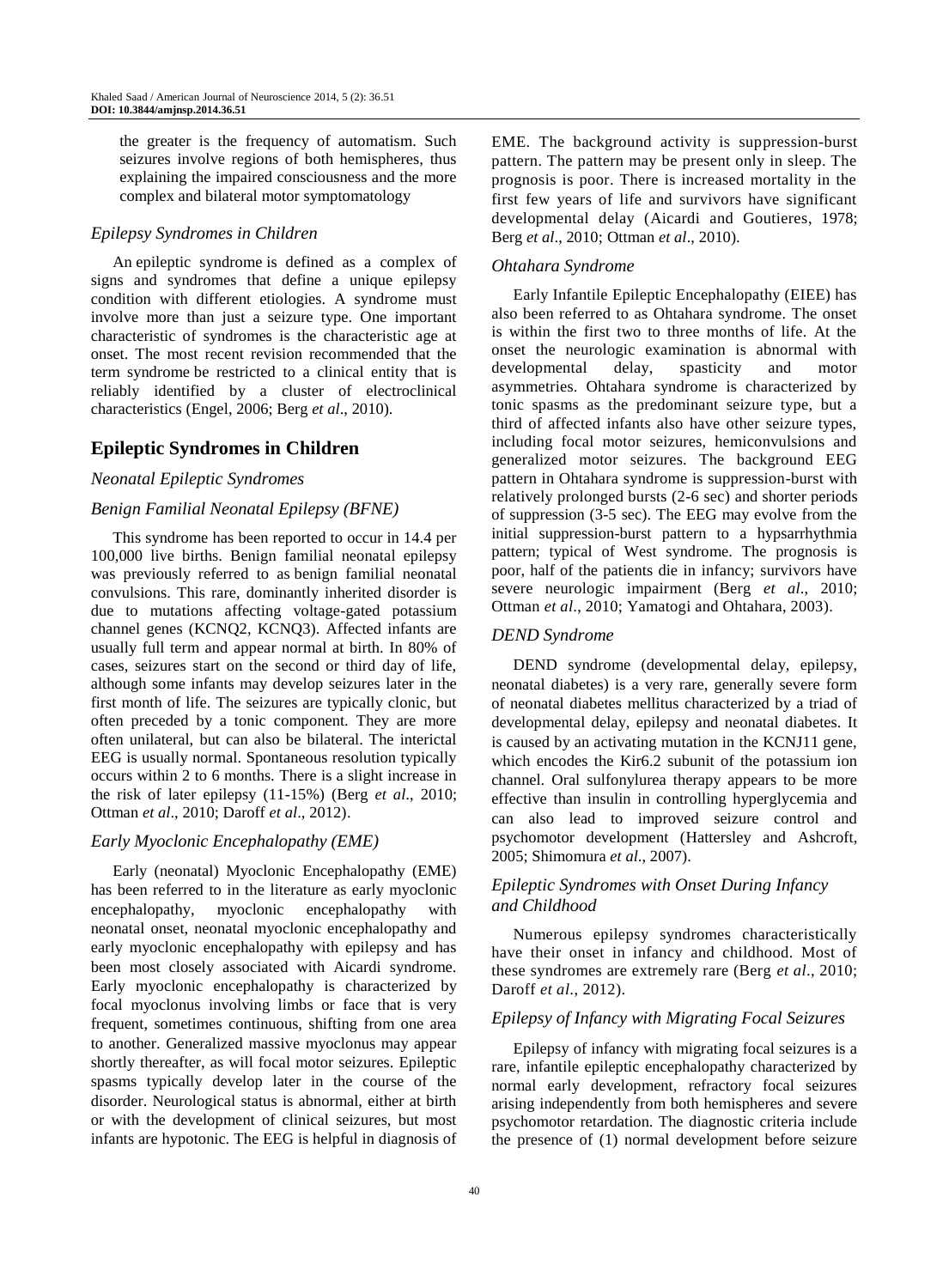onset, (2) onset before 6 months, (3) migrating focal motor seizures at onset, (4) multifocal seizures becoming intractable to conventional antiepileptic drugs, (5) no identified etiology and (6) profound psychomotor delay (Berg *et al*., 2010; Sharma *et al*., 2011).

### *West Syndrome*

Infantile Spasms (IS) is an age-specific convulsive disorder of infancy and early childhood. The triad of epileptic spasms, arrest or deterioration of psychomotor development and a characteristic EEG pattern called hypsarhythmia; is known as West syndrome. West syndrome has a later age at onset; the peak incidence of onset (50-77%) is between 3 and 7 months of age. The disorder is heterogeneous in its etiology. Approximately two-thirds of infants have brain lesions. Psychomotor development may be abnormal prior to onset, but there is a clear deterioration after onset (Mikati, 2011; Piña-Garza and Fenichel, 2013; Daroff *et al*., 2012; Pellock *et al*., 2010).

Epileptic spasms are usually the initial manifestation. They tend to occur in clusters, sometimes multiple times a day. Three clinical types of spasms have been recognized as flexor, extensor and mixed flexorextensor. Most infants have more than one type of spasm. Flexor type consists of sudden flexion of the neck, trunk, arms and legs and contraction of the abdominal muscles. Extensor type consists of abrupt extension of the neck and trunk, with abduction or adduction of the arms or legs. Mixed flexor-extensor spasms usually consist of flexion of the neck, trunk and arms and extension of the legs. Less commonly, they involve flexion of the legs and extension of the arms (Mikati, 2011; Piña-Garza and Fenichel, 2013; Daroff *et al*., 2012). Hypsarrhythmia is characterized by high-voltage disorganized EEG activity with slow waves and multifocal spikes and sharp waves punctuated by periods of generalized attenuation (Daroff *et al*., 2012). The prognosis is variable, with a small portion of patients recovering quickly without complications. This is more likely to happen in the absence of brain pathology. Otherwise, the prognosis is unfavorable, with more than 70% developing mental retardation and other cognitive disabilities (Piña-Garza and Fenichel, 2013; Daroff *et al*., 2012).

### *Myoclonic Epilepsy in Infancy (MEI)*

Myoclonic seizures may begin in the first year of life. Myoclonic jerks may be focal, multifocal, or generalized and are more likely to be flexor than extensor. Myoclonus is termed epileptic when it occurs with a cortical epileptic form discharge, usually a generalized spike and wave discharge or spikes/sharp waves over the motor cortex (MEC, 1997; Daroff *et al*., 2012).

# *Benign Familial Infantile Epilepsy*

Benign familial infantile epilepsy is an autosomal dominant epilepsy syndrome characterized by febrile seizures in an otherwise normal infant beginning at about six months of age. Seizures typically subside by two years of age and psychomotor development is normal (Vigevano, 2005).

### *Dravet Syndrome*

Dravet syndrome, also called *severe myoclonic epilepsy of infancy*, is usually due to a de novo mutation affecting the SCN1A gene encoding the  $\alpha_1$  sodium channel subunit. De novo mutations account for about 70-95% of cases. The typical clinical presentation is that a previously normally developing infant has febrile status epilepticus at around 6 months of age and then recurrent generalized or shifting hemiclonic seizures are seen, often triggered by fever. After 1 year of age, other seizure types appear, including myoclonic seizures, absence seizures and complex partial seizures as well as atonic seizures at times. The seizures are drug resistant and may be exacerbated by some sodium channel blockers such as carbamazepine and lamotrigine. The EEG becomes increasingly abnormal with age. Abnormalities include focal, multifocal and/or generalized epileptiform activity and changes in background activity. The prognosis is poor; the majority of individuals develop intellectual disability and at times ataxia and spasticity (Kassaï *et al*., 2008; Daroff *et al*., 2012).

### *Genetic Epilepsy with Febrile Seizures Plus*

A group of genetic epilepsy syndromes that often begin during the first year of life, referred to as "genetic epilepsy with febrile seizures plus" (GEFS+), are characterized by multiple febrile seizures, generalized tonic-clonic seizures and other seizure types including absences, myoclonic seizures and focal seizures (Daroff *et al*., 2012).

### *Lennox-Gastaut Syndrome*

Lennox-Gastaut Syndrome (LGS) is classified as an epileptic encephalopathy. The age of onset is usually before age 8 with a peak age of onset between 3-5 years of age. Rarely, the disorder can present in early adulthood. The syndrome is characterized by a triad of multiple seizure types (tonic and atypical absence are the most common), slow spike and wave on EEG (1-2.5 Hz) and cognitive dysfunction. It may evolve from West syndrome. Tonic seizures are considered a prerequisite for the diagnosis. Atypical absence and atonic seizures are also common. Myoclonic, generalized tonic-clonic, unilateral clonic and partial seizures can occur less frequently. Nonconvulsive status epilepticus can occur in >50% of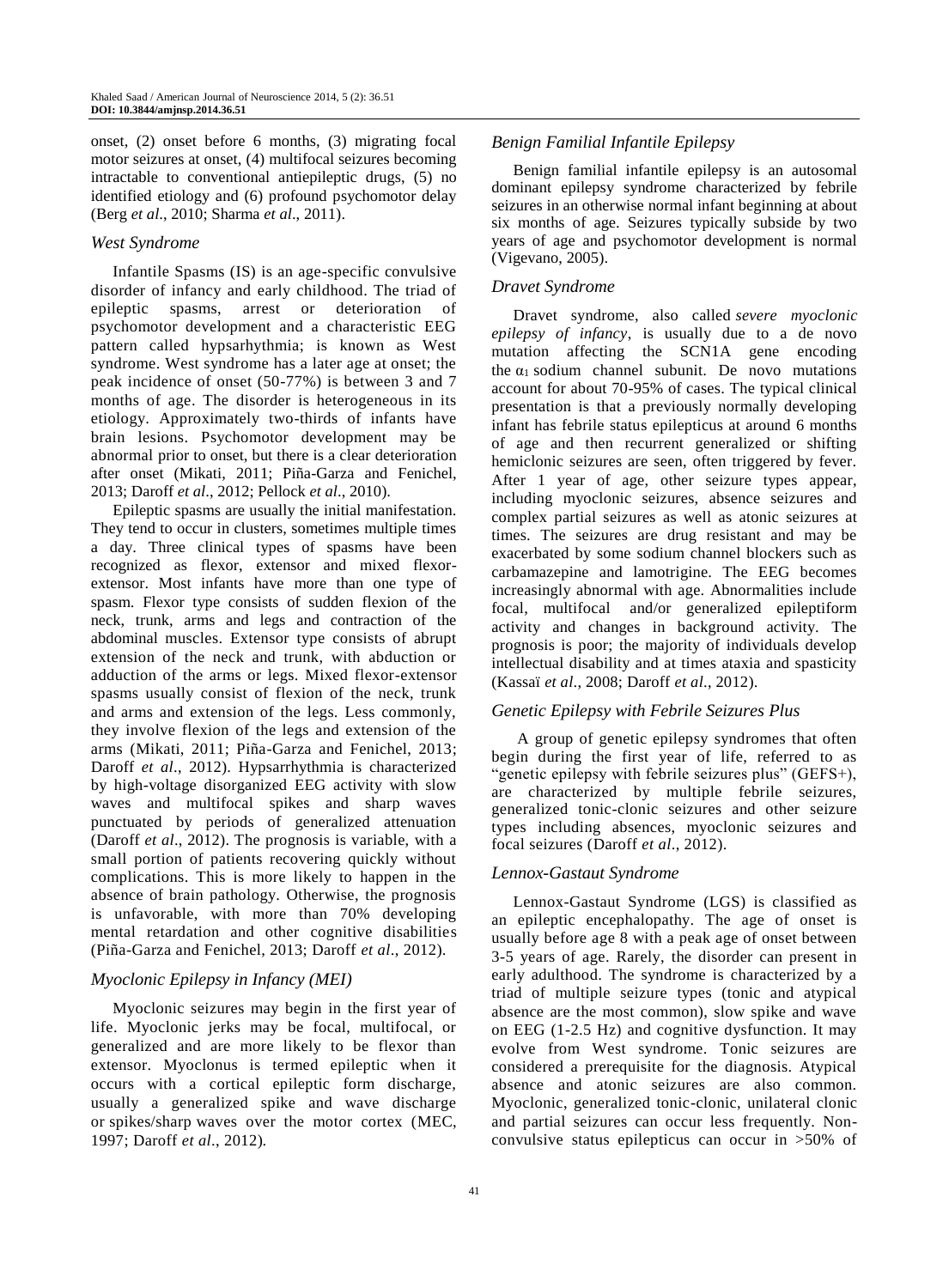patients and involves near continuous atypical absence seizures interrupted by brief tonic seizures. The diagnosis may be difficult to do at first because not all features of the syndrome may be present. The seizures are typically refractory to medical treatment (Rudzinski *et al*., 2013; Daroff *et al*., 2012).

### *Myoclonic Atonic Epilepsy*

Myoclonic atonic epilepsy is a syndrome similar to but milder than Lennox-Gastaut syndrome that usually does not have tonic seizures or polyspike bursts in sleep. The prognosis is more favorable than that for Lennox Gastaut syndrome (Mikati, 2011).

## *Epileptic Encephalopathy with Continuous Spike-and-Wave during Sleep and Landau Kleffner Syndrome*

The common features of the related conditions of epileptic encephalopathy with Continuous Spike-and-Wave during Sleep (CSWS) and Landau Kleffner Syndrome (LKS) are a decline in cognitive function in association with an EEG pattern of continuous spikeand-wave activity during slow wave sleep. In both conditions the associated seizures are often easy to control and the predominant clinical manifestations are related to the EEG abnormality in sleep. In Landau Kleffner syndrome, the cognitive decline is specifically in the area of speech. The condition is often called acquired epileptic aphasia. This disorder typically appears between 2 and 8 years of age, with a peak between 5 and 7 years. The most common initial manifestation is verbal auditory agnosia. The language disturbance will usually progress despite good control of clinical seizures. In fact, clinical seizures may not even occur in about a quarter of patients. The evolution is variable. Spontaneous remissions may occur within the first year. CSWS differs from LKS in that a larger proportion of individuals have preexisting neurological abnormalities and the cognitive regression is more likely to be global and associated with motor impairments (Browne and Holmes, 2008; Mikati, 2011; Daroff *et al*., 2012; Piña-Garza and Fenichel, 2013).

# **Absence Epilepsy**

### *Juvenile Absence Epilepsy*

Juvenile Absence Epilepsy (JAE) is classified as an idiopathic generalized epilepsy. The age of onset is typically at or after puberty between the ages of 10- 17. Unlike in Childhood Absence Epilepsy (CAE) where absence seizures can occur hundreds of times per day, absence seizures in JAE may only occur sporadically. There is less impairment of consciousness with absence seizures in JAE compared to absences in CAE. Patients with JAE can have generalized tonic-clonic seizures (usually upon awakening), myoclonic seizures and even absence status epilepticus. The ictal EEG pattern resembles that of CAE (3 Hz spike and wave) but the discharges tend to vary slightly in frequency (usually >3 Hz), are more irregular and include more polyspike discharges. There is a strong genetic component with linkage to chromosomes 5, 8, 18 and 21. The response to antiepileptic medication is usually excellent (Daroff *et al*., 2012; Rudzinski *et al*., 2013).

# *Childhood Absence Epilepsy*

Childhood Absence Epilepsy (CAE) is a form of idiopathic, genetically-determined, generalized epilepsy that is characterized by absence seizures and in 10% of cases, generalized tonic-clonic seizures. Absence seizures start between the ages of 4 and 10 years of age with the peak age of occurrence 6 to 7 years. Seizures occur many times a day. The etiology of childhood absence epilepsy is genetic with complex multifactorial inheritance. 15-45% of children have a positive family history and monozygotic twins have a 75% concordance rate. The majority (65-70%) of children with childhood absence epilepsy have remission of seizures in adolescence; good prognostic signs are earlier age at onset and absent other types of seizures (Daroff *et al*., 2012; Rudzinski *et al*., 2013).

# *Juvenile Myoclonic Epilepsy*

Juvenile Myoclonic Epilepsy (JME) is also known as juvenile myoclonic epilepsy of Janz. The age of onset is in the mid-teens between the ages of 12-18. Patients may present with myoclonic jerks upon awakening in the morning. Patients may first ignore the myoclonic jerks, often attributing them to clumsiness. Sometimes the diagnosis is not made until the patient has a generalized tonic-clonic seizure. The myoclonus usually involves the neck, shoulders, arms, or legs with the upper extremities being most frequently affected. Consciousness is usually not impaired during the myoclonic seizures. Generalized tonic clonic and absence seizures are also seen. Generalized tonic clonic and absence seizures are also seen. Generalized tonic-clonic seizures may also occur in the morning upon awakening and can be triggered by sleep deprivation, alcohol and stress. Often, several myoclonic jerks may precede a generalized tonic-clonic seizure, which is known as a clonic-tonic-clonic seizure. Approximately 50% of patients can be photosensitive. The diagnosis of the condition is based on the clinical history and EEG, which shows generalized irregular 4- to 6-Hz spikeand-wave activity occurring in bursts. The EEG is more likely to record discharges after awakening (Mikati, 2011; Daroff *et al*., 2012; Rudzinski *et al*., 2013).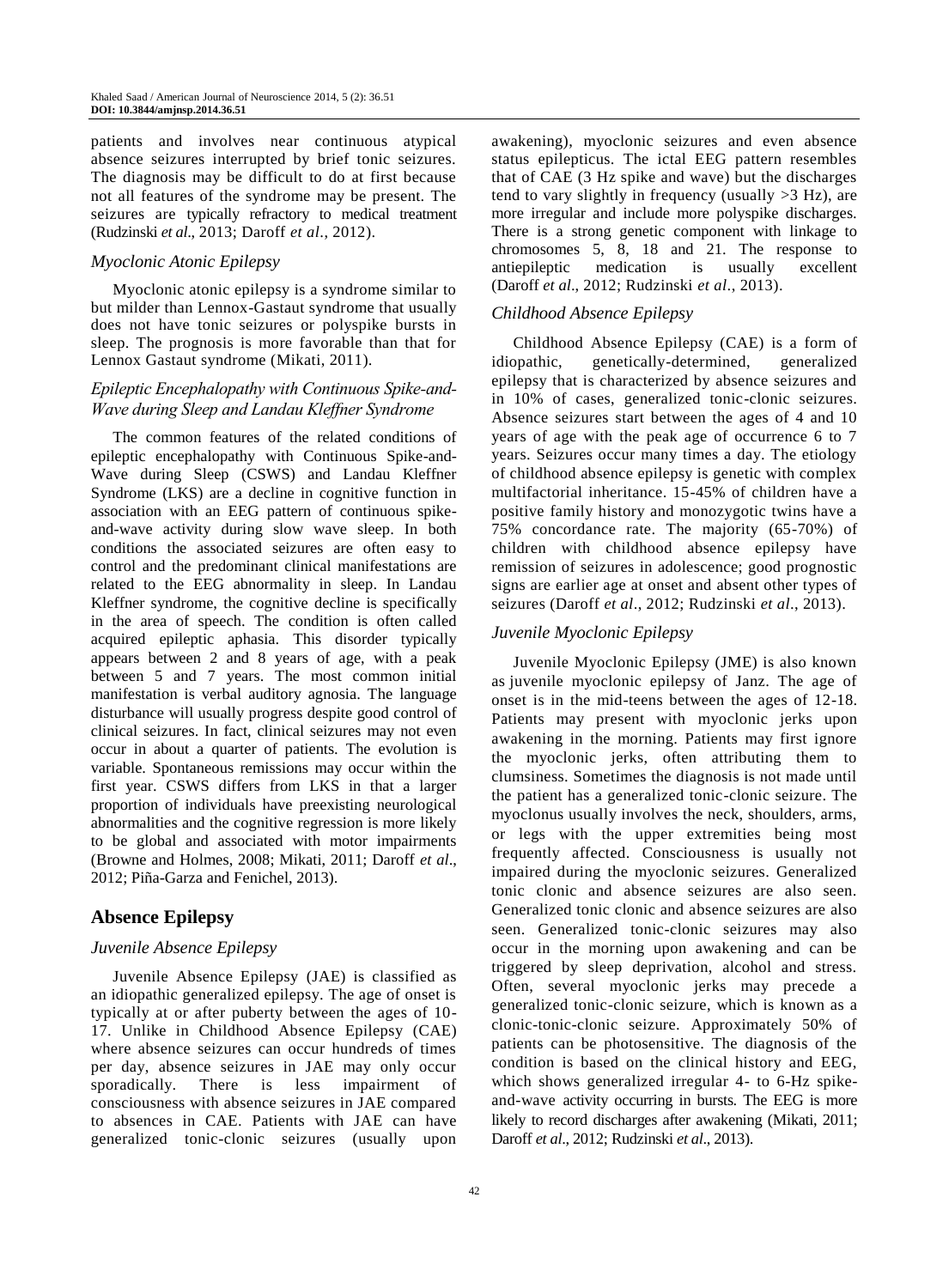### *Rasmussen's Encephalitis*

Rasmussen's encephalitis is a form of chronic encephalitis that manifests with unilateral intractable focal seizures, epilepsia partialis continua and progressive hemiparesis of the affected side, with progressive atrophy of the contralateral hemisphere. The etiology is usually unknown. Some cases have been attributed to cytomegalovirus and others to anti-NMDA receptor autoantibodies (Mikati, 2011).

### *Benign Epilepsy Syndromes with Focal Seizures*

Benign partial epilepsies of childhood are electroclinical syndromes that occur in developmentally and neurologically normal children and have a self-limited course, remitting prior to adulthood (Browne and Holmes, 2008; Mikati, 2011; Piña-Garza and Fenichel, 2013):

### *Childhood Epilepsy with Centrotemporal Spikes*

The most common such syndrome is benign childhood epilepsy with centrotemporal spikes (benign rolandic epilepsy) which typically starts during childhood and is outgrown in adolescence. The child typically wakes up at night owing to a focal seizure causing buccal and throat tingling and tonic or clonic contractions of one side of the face, with drooling and inability to speak but with preserved consciousness. EEG shows a typical broad-based centrotemporal spikes that are markedly increased in frequency during drowsiness and sleep. MRI is normal. Patients respond very well to AEDs. In some patients who only have rare and mild seizures treatment might not be needed (Browne and Holmes, 2008; Mikati, 2011; Piña-Garza and Fenichel, 2013).

### *Benign Epilepsy with Occipital Spikes*

Benign epilepsy with occipital spikes can occur in early childhood (Panayiotopoulos type) and manifests with a unique seizure type that has prominent autonomic features including vomiting and pallor. The seizures are usually nocturnal and last more than five minutes, or they appear in later childhood (Gastaut type) with frequent seizures with prominent visual symptoms (hallucinations, blindness) and migraine headaches. The mean age of onset is between eight and nine years. EEG reveals occipital spikes, activated by eye closure. Both are typically outgrown in a few years (Mikati, 2011; Piña-Garza and Fenichel, 2013).

# *Nocturnal Autosomal Dominant Frontal Lobe Epilepsy*

Nocturnal autosomal dominant frontal lobe epilepsy has been linked to acetylcholine-receptor gene mutations and manifests with nocturnal seizures with dystonic

posturing that respond promptly to carbamazepine. Several other less-frequently familial benign epilepsy syndromes with different localizations have also been described, some of which occur exclusively or predominantly in adults (Browne and Holmes, 2008; Mikati, 2011; Piña-Garza and Fenichel, 2013).

### **Management of Childhood Epilepsy**

### *Diagnosis and Differential Diagnosis*

Diagnostic tasks in epilepsy management include establishing a seizure diagnosis and an etiologic diagnosis and identification of precipitating factors. This is accomplished by a combination of history taking, physical Examination, Electroencephalography (EEG) and laboratory examinations (Piña-Garza and Fenichel, 2013).

### *Seizure Diagnosis*

The first step in managing a child for whom a diagnosis of epilepsy is possible is establishing definitively whether the patient has epilepsy or not. Patients who are erroneously diagnosed with epilepsy will be unnecessarily subjected to many medications that may produce serious side effects. Specific differential diagnostic entities that must be differentiated from seizures include the conditions that mimic epilepsy; (Table 2, 3). Confirming or ruling out epilepsy not only prevents unnecessary treatment and exposure to interventions, but also reduces patient and family anxiety and possibly unnecessary stigma (Obeid and Mikati, 2007; Mikati, 2011; Glauser and Loddenkemper, 2013).

### *History (Table 4):*

The best way to diagnose which type of seizure in a patient is to observe a seizure, although the physician usually does not have the opportunity to do so. Often, the most important differential diagnostic information is contained in the history gathered from the patient, reliable observers, or both. The history for seizure diagnosis should include exact details of events before, during and after the seizure, obtained from the patient and observers. Focal seizure symptoms and signs (motor, sensory, autonomic, psychic); alteration of consciousness; automatisms; tonic movements, clonic movements, or both; tongue biting; incontinence and postictal behavior are important details. The duration, time of occurrence (e.g., On awakening, when drowsy, during sleep) and frequency of seizures also are important. For example, tonic-clonic seizures occurring during the first few hours of sleep are usually secondarily generalized, while tonic-clonic seizures occurring upon awakening are usually primarily generalized. Past or current occurrence of other seizure types (especially myoclonic, or absence) should be obtained.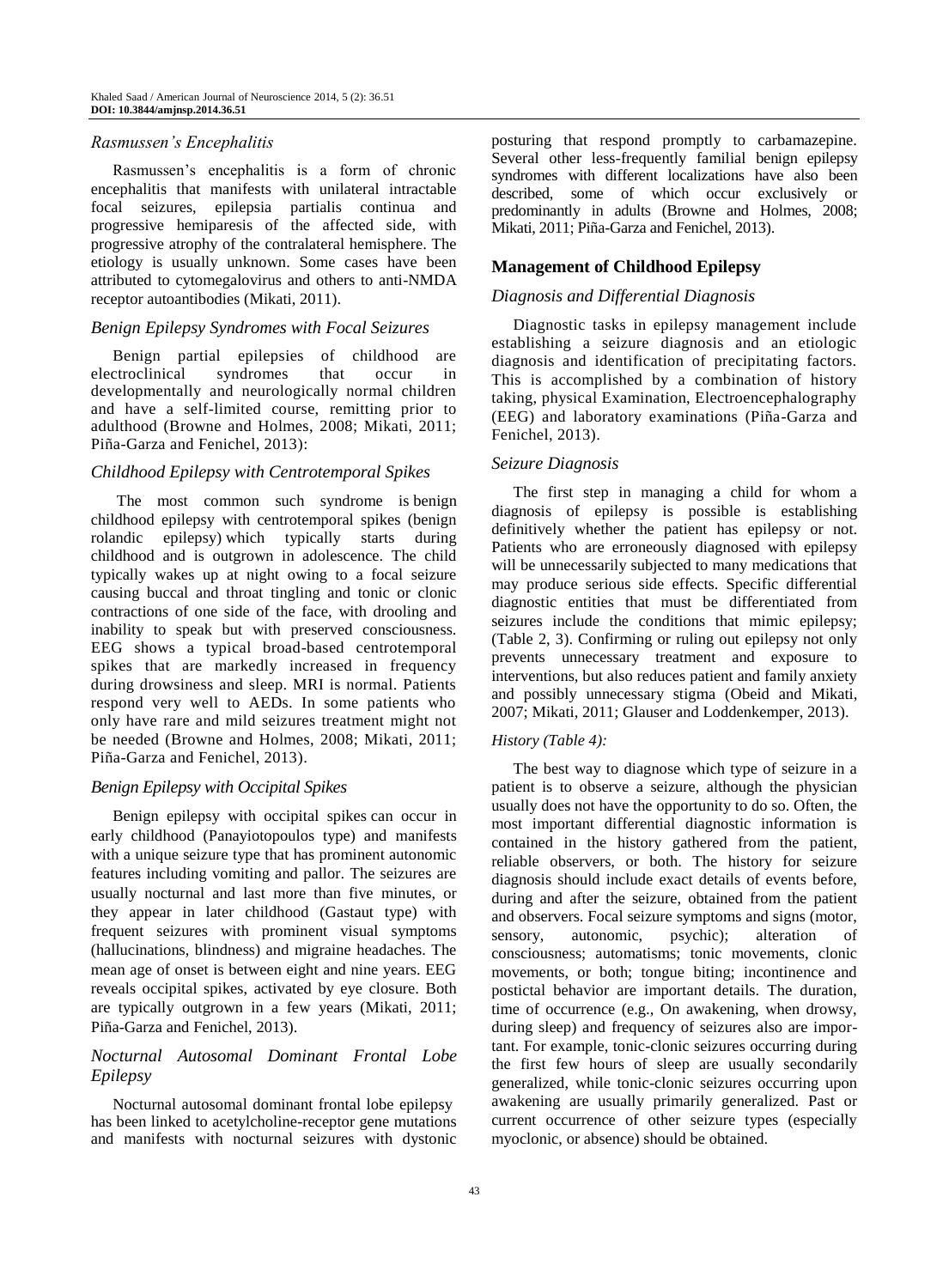| Age          | Generalized paroxysms        | Abnormal movement and postures   | Oculomotor abnormalities | Sleep disorders              |
|--------------|------------------------------|----------------------------------|--------------------------|------------------------------|
| Neonate      | Apnea,                       |                                  |                          |                              |
|              | Hyperekplexia,               | Jitteriness,                     | Paroxysmal tonic         |                              |
|              | Jitteriness,                 | Paroxysmal dystonic              | up gaze, Alternating     | Benign neonatal sleep        |
|              | Paroxysmal extreme           | choreoathetosis                  | hemiplegia of childhood  | myoclonus,                   |
|              | Pain disorder                |                                  |                          | Sleep transition disorders   |
|              |                              | Jitteriness, Sandifer,           |                          |                              |
|              |                              | Paroxysmal dystonic              |                          |                              |
|              |                              | choreoathetosis, Benign          |                          |                              |
| Infants      | Hyperekplexia,               | myoclonus of early infancy,      | Paroxysmal tonic         | Non-REM partial              |
|              | Reflex anoxic seizures,      | Shuddering attacks benign        | upgaze, Oculomotor       | arousal disorders, REM       |
|              | Breath-holding spells,       | paroxysmal torticollis           | apraxia, Spasmus         | sleep disorders, Narcolepsy, |
|              | Benign paroxysmal vertigo,   | Psychological disorders          | nutans, Opsoclonus       | Sleep transition disorders,  |
|              | Pathologic startle,          | Alternating hemiplegia of        | myoclonus syndrome       | [somnambulism, somniloquy]   |
|              | Paroxysmal extreme pain      | childhood, Jactatio              |                          |                              |
|              | Disorder                     | capitis head banging,            |                          |                              |
|              |                              | Drug reactions                   |                          |                              |
|              | Benign paroxysmal vertigo,   | Tics.                            |                          |                              |
|              | Pathologic startle,          | Tremor,                          |                          |                              |
|              | Compulsive valsalva,         | Paroxysmal dyskinesias,          |                          | Non-REM partial arousal      |
|              | Alternating hemiplegia       | Benign paroxysmal torticollis,   |                          | disorders.                   |
|              | of childhood.                | Episodic ataxia,                 |                          | REM sleep disorders,         |
| Children and | Familial hemiplegic migraine | Psychologic disorders,           | Daydreaming,             | Narcolepsy,                  |
| Adolescents  | Syncope [Long QT, vasovagal, | including Munchausen             | Drug reactions           | Sleep transition disorders   |
|              | vagovagal, orthostatic,      | syndrome by proxy,               |                          | [somnambulism, somniloquy]   |
|              | migraine-induced],           | malingering,                     |                          | Sleep myoclonus,             |
|              | Psychogenic seizures,        | Masturbation,                    |                          | Restless legs syndrome       |
|              | Cataplexy,                   | Jactatio capitis [head banging], |                          |                              |
|              | Transient global amnesia,    | Episodic rage,                   |                          |                              |
|              | Hyperventilation spells      | Drug reactions                   |                          |                              |

#### Table 2. Conditions that mimic seizures according to age (Obeid and Mikati, 2007)

Table 3. Differences between generalized seizures and some generalized paroxysms that present with drop attacks or mimic generalized tonic-clonic seizures (Obeid and Mikati, 2007)

|                                                              | Precipitators                                       | Prodrome                                   | Ictal event                                                                                                      | Postictal period                               |
|--------------------------------------------------------------|-----------------------------------------------------|--------------------------------------------|------------------------------------------------------------------------------------------------------------------|------------------------------------------------|
| I. Generalized seizures                                      | Sleep deprivation                                   | None                                       | Loss of consciousness:<br>2-3 min. Synchronous<br>bilateral movements.<br>Tongue-biting                          | Delayed recovery with<br>postictal depression  |
| II. Syncope with or<br>without anoxic seizures<br>(a) Neural |                                                     |                                            |                                                                                                                  |                                                |
| Vasovagal                                                    | Fatigue, emotional<br>stress, dehydration           |                                            |                                                                                                                  |                                                |
| Reflex anoxic seizures                                       | Minor bump to the head                              |                                            | Loss of consciousness:<br>Seconds. White discoloration<br>in reflex anoxic seizures                              |                                                |
| Vagovagal                                                    | Vomiting, swallowing                                | Blurring of vision,<br>tinnitus, dizziness |                                                                                                                  | Rapid recovery with<br>no postictal depression |
| Hyperekplexia                                                | Bathing, awakening,<br>auditory and tactile stimuli | Crying in breath-<br>holding episodes      |                                                                                                                  |                                                |
| Respiratory                                                  | Injury, anger                                       |                                            | Loss of consciousness:<br>Seconds. Blue discoloration                                                            |                                                |
| (b) Cardiac                                                  | Exercise                                            |                                            | Loss of consciousness: Seconds<br>White discoloration                                                            |                                                |
| III. Psychogenic seizures                                    | Suggestion                                          |                                            | Loss of consciousness: $>2-3$                                                                                    |                                                |
|                                                              | Psychologic stress                                  | None                                       | min. Gradual onset.<br>Asynchronous, flailing limb<br>movements. Variable features<br>between attacks. No injury | No postictal                                   |

The history for etiology should include questions regarding family history of epilepsy, head trauma, birth complications, febrile convulsions, middle ear and sinus infections (which may erode through bone and cause cerebral focus) and symptoms of malignancy.

The history for precipitating factors should include factors such as fever, anxiety, sleep deprivation, hyperventilation, flickering lights, or television (Sharma, 2013; Browne and Holmes, 2008; Glauser and Loddenkemper, 2013; Chitre, 2013).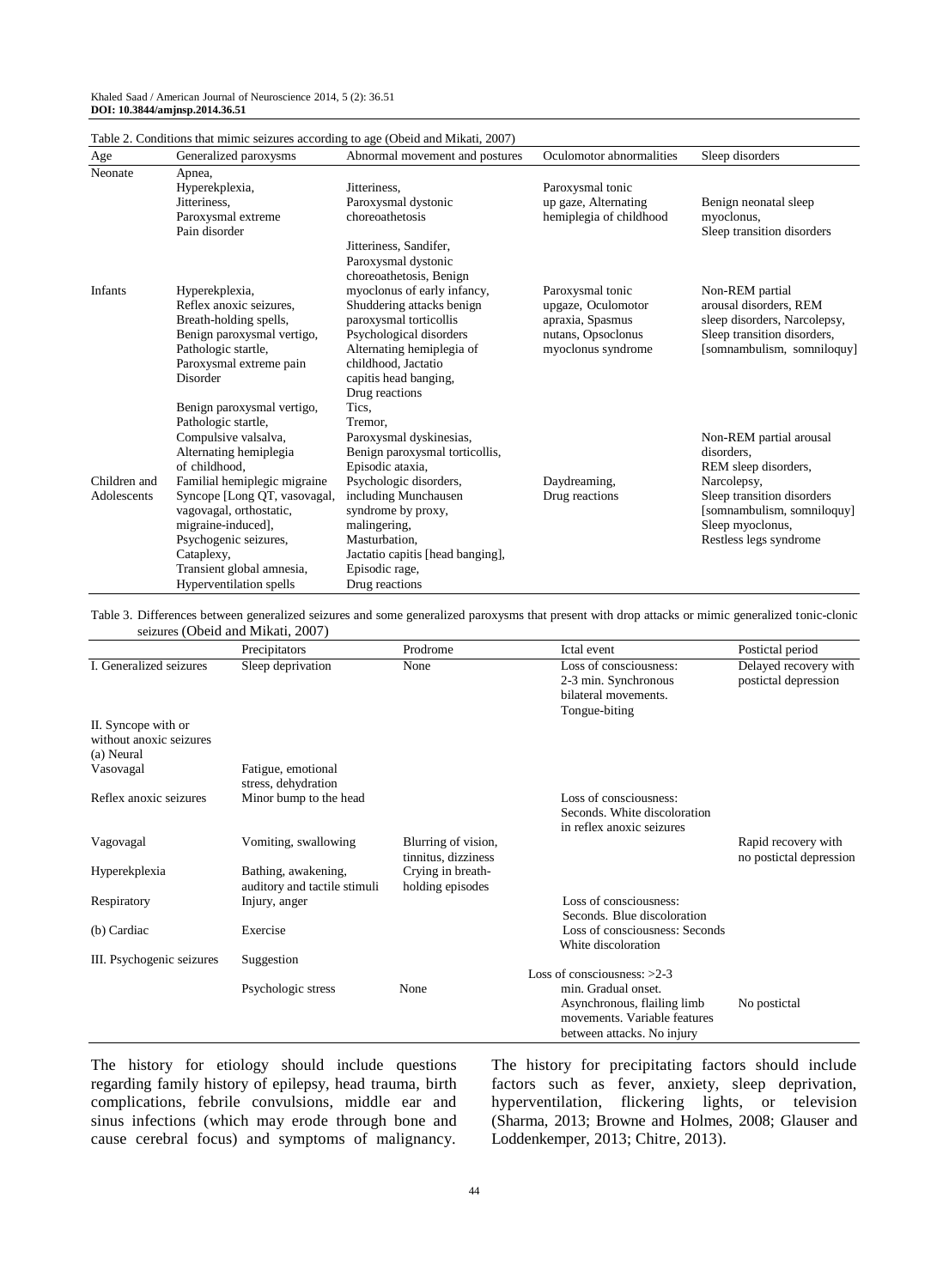Table 4. Essential information that should be obtained during the history-taking (Chitre, 2013)

- 1. Detailed description and sequence of events occurring in the attack [s]. Were they aware of surroundings? Any obvious motor phenomenon? Were they stiff or floppy? Was the movement repetitive or sustained?
- 2. How did the attack[s] start? What were they doing? Was there any warning? What was the first thing that happened? Was there a behaviour change?
- 3. Was there a change in colour or breathing pattern? Was there any responsiveness? Could the event be interrupted?<br>4. Were there any symptoms after the attack [sl?] How long did it take to full recovery? Any recollection
- Were there any symptoms after the attack [s]? How long did it take to full recovery? Any recollection of events?
- 5. What are the frequency and duration? Any particular time of the day?
- 6. What were the general circumstances around the attack[s]? Possible precipitants? Are they more common in certain situations?
- 7. Medical history.
- 8. Pregnancy, birth and neonatal history.
- 9. Development, current school performance.
- 10. Family history of epilepsy and learning difficulties and social history.

#### *Physical Examination*

Clinical, neurological examination and fundus examination are very important in evaluation of epilepsy. The physical examination should be directed toward uncovering evidence of past or recent head trauma; infections of the ears and sinuses; congenital abnormalities (e.g., hemiatrophy, stigmata of tuberous sclerosis); focal or diffuse neurologic abnormalities; and signs of malignancy. Other findings may be useful in uncovering evidence of focal brain dysfunction indicative of focal epilepsy e.g., Facial asymmetry, asymmetry of thumb size (indicates contralateral cerebral damage during infancy or childhood), drift or pronation of outstretched hands, dystonic postures when walking on sides of feet, or naming difficulty (left temporal dysfunction). Finally, 3 min of vigorous hyperventilation usually produces absence seizures in untreated absence seizure patients (Browne and Holmes, 2008; Sharma, 2013; Glauser and Loddenkemper, 2013).

#### *Investigations*

About 80 % of community epilepsy can be managed without any investigations. These are not for making a diagnosis of epilepsy, but for confirming diagnosis and establish the cause (Chitre, 2013). Metabolic screen and lumbar puncture (for opening pressure, cell counts, protein, glucose, cytology, culture and serology) should be performed if infection or malignancy is suspected (Browne and Holmes, 2008).

#### *Electroencephalography*

The EEG is a helpful diagnostic tool in the investigation of a seizure disorder. It confirms the presence of abnormal electrical activity giving information regarding the type of seizure disorder and discloses the location of the seizure focus. Both routine (paper tracing) and digital recording techniques are in regular use. EEG done within 24 h of the seizure was found to have more yields of epileptiform discharges as compared to an EEG done later, 51 versus 34%. A normal EEG does not exclude epilepsy, because 40% of epileptic patients have a normal EEG. Prolonged video EEG monitoring is reserved for complicated cases of protracted and unresponsive seizures (King *et al*., 1998; Browne and Holmes, 2008; Sharma, 2013).

#### *Radiology*

Neuro-imaging should be performed when a health care provider suspects a serious structural brain lesion in patients with new focal deficits, persistent altered mental status, fever, recent trauma, persistent headache, history of cancer, history of anticoagulation, or suspicion of acquired immunodeficiency syndrome. Also, it is indicated in seizures in early infancy, focal seizures, developmental delay and in developing countries to rule out granuloma. MRI is better than CT; however CT is sufficient in detecting inflammatory granulomas in the majority of cases (Browne and Holmes, 2008; Sharma, 2013).

#### *Synthesis of Data*

By combining history, physical examination and EEG information, the health care provider should be able to determine (a) whether the patient's events are seizures or not and (b) the patient's seizure type(s). If this cannot be done, additional history (e.g., Additional witnesses) or additional EEG (e.g., Longterm EEG monitoring) information, or both, should be obtained. If all possible information has been gathered and the diagnosis remains uncertain, the health care provider usually is forced to act on the basis of available history. If the history strongly suggests a recurrent seizure type, a therapeutic trial of antiepileptic medication appropriate for the seizure type is usually begun. If the history does not strongly suggest recurrent seizures, observation without medication is the usual plan. Seizure type combined with additional information from history, physical examination, EEG and laboratory tests often allow determination of the patient's specific epilepsy syndrome. This determination assists with selection of therapy and counseling regarding prognosis and familial occurrence (Browne and Holmes, 2008).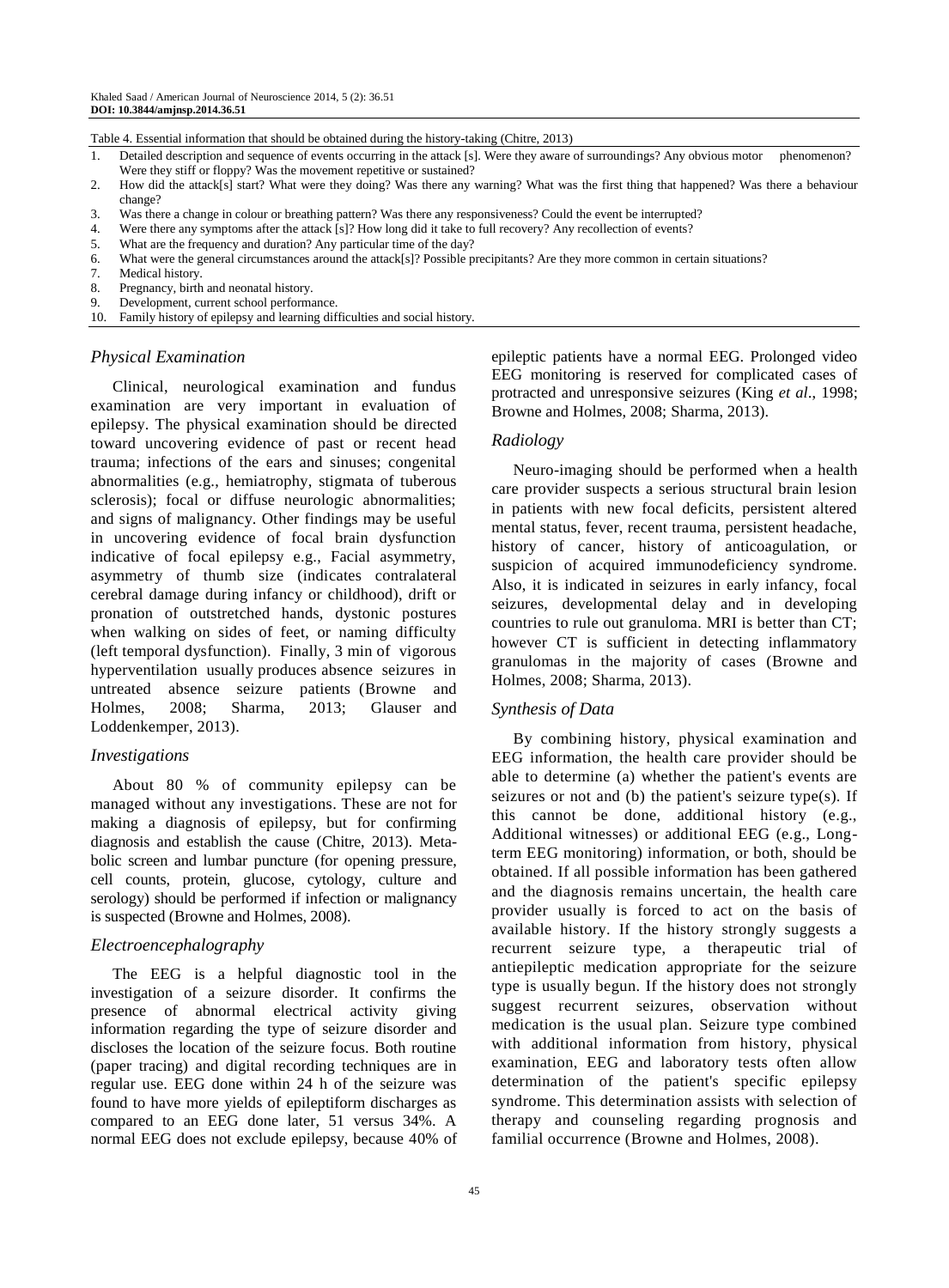### *Management of First Unprovoked Seizure*

After a first unprovoked seizure, the chances of a second seizure range from 30 to 55% over the next 2 to 5 years. Mostly a developmentally normal child with first idiopathic generalized tonic clonic seizure does not require long term Antiepileptic Drugs (AED) (Glauser and Loddenkemper, 2013). Some clinicians initiate treatment after the first unprovoked seizure if the risk of injury and harm from seizures is extremely high, as in; focal seizure (after excluding benign focal seizures), myoclonic seizures and absence seizures, the first episode is status epilepticus and underlying structural lesion, e.g., Cortical dysplasia and severe parental anxiety (Glauser and Loddenkemper, 2013; Appleton *et al*., 2012; Glauser *et al*., 2006).

#### *Indications for Treatment*

After a second unprovoked seizure, the chances of a third unprovoked seizure are 80 to 90% within 2 years if treatment is not initiated. Therefore, treatment after the second unprovoked seizure is recommended (Glauser and Loddenkemper, 2013).

There is no ideal AED. In most cases it has to be individualized. The AED of choice depends on the classification of the seizure, determined by the history and EEG findings. The goal for every patient should be the use of only one drug with the fewest possible side effects for complete seizure control and the best quality of life. The drug is increased slowly until seizure control is accomplished or until undesirable side effects develop. Monotherapy in appropriate dose controls seizures in 70- 80% cases. If seizures are uncontrolled with the first drug, choose alternate monotherapy and gradually withdraw the first drug. If seizures are still not controlled, refer to a child neurologist. The patient may require polytherapy, ketogenic diet or surgery. Before labeling drug failure, always check compliance; rule out conditions that mimic epilepsy (Table 2 and 3) and progressive neurological disorders (Browne and Holmes, 2008; Mikati, 2011; Appleton *et al*., 2012; Sharma, 2013; Glauser and Loddenkemper, 2013).

Physicians should be familiar the AED (Table 5) and its side effects and should monitor the child on a regular basis. Routine serum monitoring of anticonvulsant levels is not recommended because the practice is not cost effective. The indications for AED monitoring, including: (1) At the beginning of AED therapy to confirm that the drug level is within the therapeutic range; (2) for noncompliant children and caregivers; (3) during status epilepticus; (4) during accelerated growth spurts; (5) for patients on polytherapy (6) for patients with intractable seizures or seizures that have changed in type; (7) for manifestations of drug toxicity; and (8) for children with hepatic or renal disease (Browne and Holmes, 2008; Sharma, 2013).

Routine blood screening (CBC, liver function tests) is not indicated during AED therapy. Blood tests are ordered only when clinically indicated (Browne and Holmes, 2008; Mikati, 2011).

### *AED Selection and Management*

The selection of the first (or subsequent) antiepileptic medication is affected by a combination of patientspecific and AED- specific factors. Patient-specific factors include the child's disease characteristics (e.g., seizure type, epilepsy type and epilepsy syndrome) along with their commodities, communications, age, gender and ability to swallow pills. AED-specific factors include the drug's effectiveness and/or efficacy for a specific seizure type or epilepsy syndrome, its pharmacokinetic characteristics, dose dependent adverse effects, idiosyncratic reactions, chronic toxicities, teratogenicity and carcinogenicity (Glauser and Loddenkemper, 2013). If complete seizure control is accomplished by AED, a minimum of 2 seizure-free years is an adequate and safe period of treatment for a patient with no risk factors. AED is required for longer duration in epileptic syndromes and if there are multiple risk factors for recurrence. Prominent risk factors include age greater than 12 years at onset, neurologic dysfunction (motor handicap or mental retardation), a history of prior neonatal seizures and numerous seizures before control is achieved (Appleton *et al*., 2012; Sharma, 2013; Glauser and Loddenkemper, 2013).

In order to assess response to treatment, information on the baseline seizure frequency and intervals between initial seizures is crucial. Tracking response to seizures is important, either with paper diaries or with online seizuretracking tools (Glauser and Loddenkemper, 2013).

When the decision is made to discontinue the drug, the weaning process should occur in 3-6 months, because abrupt withdrawal may cause status epilepticus. Most epilepsies remit; relapse is reported in 11-41%, particularly during the first 6 months-2 years after discontinuation of AED. Restart previous AED, most patients will remit again. The risk factors for relapses, including: Epilepsies with structural brain lesions, abnormal neurological signs and abnormal EEG (Browne and Holmes, 2008; Sharma, 2013; Cross *et al*., 2013).

*Treatment Options of Seizures in Children (Browne and Holmes, 2008; Gupta et al., 2010; Mikati, 2011; Appleton et al., 2012; Sharma, 2013; Glauser and Loddenkemper, 2013)*

### *Epilepsy with Generalized Tonic Clonic Seizures*

For a child of any age, the experts recommended beginning with at least two and possibly three trials of monotherapy before trying at least two-three combinations of 2 AED.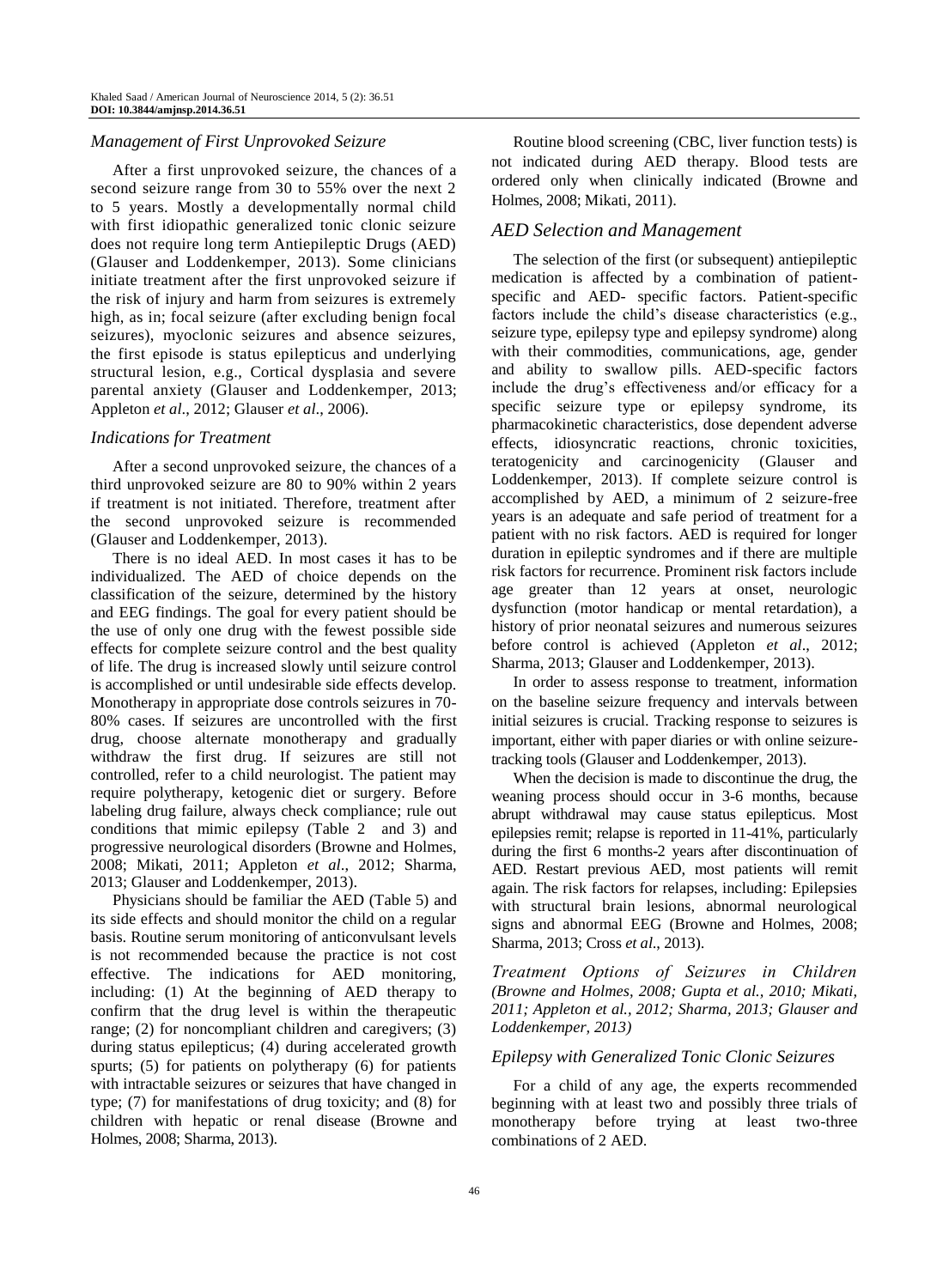| Table 5. Antiepileptic drugs and pediatric dosing information |  |  |
|---------------------------------------------------------------|--|--|
|                                                               |  |  |

| Nausea, weight loss,<br>$\geq$ 2 years<br>$\geq$ 2 years<br>Valproic acid<br>10-60 $\[\ln 2 - 3\]$<br>alopecia,<br>Wide spectrum of action<br>divided dose]<br>hepatotoxicity<br>Ataxia, diplopia, rash,<br>Carbamazepine Focal, GTC and mixed<br>$10 - 30$ [in 2]<br>No age limitations<br>No age limitations<br>types of seizures. Exacerbates<br>divided dose]<br>school performance worsening<br>myoclonic and absence seizure<br>Ethosuximide<br>Absence epilepsy<br>$20-30$ [in 2]<br>Abdominal discomfort, hiccups,<br>No age limitations<br>divided dose]<br>headaches, sedation<br>$5 \, \text{yr}$ , 3-5<br>Sedation, drowsiness,<br>No age limitations<br>Phenobarbital<br>Focal seizures and<br>No age limitations<br>GTC seizures<br>$>5 \text{ yr}, 2-3$<br>hyperactivity, irritability,<br>dysarthria, cognitive impairment<br>Phenytoin<br>GTC and focal<br>$<$ 3 yr, 8-10<br>$>3$ yr, 4-7 in 2<br>[psychomotor and temporal lobe]<br>Poor seizure control fluctuating No age limitations<br>No age limitations<br>seizures. Exacerbates<br>divided dose<br>drug level, gum<br>myoclonic and absence seizure<br>hyperplasia, hirsutism<br>Vigabatrin<br>150-200 Daily<br>Visual field defects [irreversible], No age limitations<br>Monotherapy in treatment of<br>No age limitations<br>diplopia, nystagmus,<br>infantile spasms [West-Syndrome],<br>or twice daily<br>combination treatment for resistant<br>sedation, dizziness, ataxia,<br>focal epilepsy with or without<br>cognitive and behavioral<br>secondary generalization<br>disturbances, paraesthesia<br>Monotherapy in focal seizures,<br>Lamotrigine<br>$0.2 - 15$ in 2<br>Skin rash, dizziness, ataxia,<br>$\geq$ 12 years<br>$\geq$ 12 years<br>primary and secondarily GTC<br>divided dose<br>Stevens- Johnson syndrome<br>seizures<br>Slow titration<br>Adjunctive therapy for seizures<br>associated with therapy-refractory<br>Lennox-Gastaut syndrome.<br>Precipitates myoclonic seizures.<br>Stop drug if rash occurs<br>Felbamate<br>Adjunctive treatment of<br>30-60 in 2<br>insomnia, dizziness, headache,<br>Unlicensed<br>$\geq$ 4 years<br>Lennox -Gastaut Syndrome,<br>divided doses<br>diplopia, aplastic anemia,<br>not indicated for first line treatment<br>hepatic failure, weight loss<br>Gabapentin<br>Monotherapy in focal<br>$30 - 60$<br>Somnolence, dizziness, ataxia,<br>$\geq$ 12 years<br>$\geq$ 3 years<br>seizures with and<br>3 times daily<br>Fatigue blurred vision, diplopia,<br>without secondary generalization,<br>rash, acne, impotence, aggressive<br>adjunctive therapy for partial<br>behavior, weight gain<br>seizures with and without<br>secondary generalization<br>Tiagabine<br>Adjunctive therapy for<br>15-45 in 2<br>Sedation, dizziness, depression,<br>Unlicensed<br>$\geq$ 12 years<br>focal seizures with and<br>divided doses<br>nausea, vomiting, diarrhea,<br>without secondary generalization<br>bruising<br>Topiramate<br>Monotherapy with new diagnosed<br>Initial dose 0.5-1<br>Anorexia, weight loss, behavior,<br>$\geq$ 2 years<br>$\geq$ 2 years<br>epilepsy or conversion to<br>Maintenance<br>changes, hyperthermia,<br>monotherapy, adjunctive therapy<br>dose $5-9$<br>renal stone, acidosis<br>for focal seizures with or<br>without secondarily<br>generalized seizures, primary<br>GTC seizures, seizures associated<br>with Lennox-Gastaut syndrome<br>Monotherapy in newly<br>10 Increase<br>Levetiracetam<br>Sedation, behavior problem<br>$\geq$ 16 years<br>$\geq$ 4 years<br>diagnosed epilepsy, adjunctive<br>weekly to<br>therapy in the treatment of<br>15-45 in 2<br>focal-onset seizures with or<br>divided doses<br>without secondary generalization<br>Monotherapy or adjunctive therapy<br>$20 - 40$<br>Oxcarbazepine<br>Sedation, headache, ataxia,<br>$\geq$ 6 years<br>$\geq$ 6 years<br>for focal seizures with or<br>[in 2 divided<br>hyponatremia [rare]<br>without secondarily generalized<br>doses]<br>seizures tonic-clonic | Drug | Specific epilepsy indications | Dose [mg/kg body]<br>weight/day] | Side effects | Monotherapy | Adjunctive therapy |
|------------------------------------------------------------------------------------------------------------------------------------------------------------------------------------------------------------------------------------------------------------------------------------------------------------------------------------------------------------------------------------------------------------------------------------------------------------------------------------------------------------------------------------------------------------------------------------------------------------------------------------------------------------------------------------------------------------------------------------------------------------------------------------------------------------------------------------------------------------------------------------------------------------------------------------------------------------------------------------------------------------------------------------------------------------------------------------------------------------------------------------------------------------------------------------------------------------------------------------------------------------------------------------------------------------------------------------------------------------------------------------------------------------------------------------------------------------------------------------------------------------------------------------------------------------------------------------------------------------------------------------------------------------------------------------------------------------------------------------------------------------------------------------------------------------------------------------------------------------------------------------------------------------------------------------------------------------------------------------------------------------------------------------------------------------------------------------------------------------------------------------------------------------------------------------------------------------------------------------------------------------------------------------------------------------------------------------------------------------------------------------------------------------------------------------------------------------------------------------------------------------------------------------------------------------------------------------------------------------------------------------------------------------------------------------------------------------------------------------------------------------------------------------------------------------------------------------------------------------------------------------------------------------------------------------------------------------------------------------------------------------------------------------------------------------------------------------------------------------------------------------------------------------------------------------------------------------------------------------------------------------------------------------------------------------------------------------------------------------------------------------------------------------------------------------------------------------------------------------------------------------------------------------------------------------------------------------------------------------------------------------------------------------------------------------------------------------------------------------------------------------------------------------------------------------------------------------------------------------------------------------------------------------------------------------------------------------------------------------------------------------|------|-------------------------------|----------------------------------|--------------|-------------|--------------------|
|                                                                                                                                                                                                                                                                                                                                                                                                                                                                                                                                                                                                                                                                                                                                                                                                                                                                                                                                                                                                                                                                                                                                                                                                                                                                                                                                                                                                                                                                                                                                                                                                                                                                                                                                                                                                                                                                                                                                                                                                                                                                                                                                                                                                                                                                                                                                                                                                                                                                                                                                                                                                                                                                                                                                                                                                                                                                                                                                                                                                                                                                                                                                                                                                                                                                                                                                                                                                                                                                                                                                                                                                                                                                                                                                                                                                                                                                                                                                                                                                            |      |                               |                                  |              |             |                    |
|                                                                                                                                                                                                                                                                                                                                                                                                                                                                                                                                                                                                                                                                                                                                                                                                                                                                                                                                                                                                                                                                                                                                                                                                                                                                                                                                                                                                                                                                                                                                                                                                                                                                                                                                                                                                                                                                                                                                                                                                                                                                                                                                                                                                                                                                                                                                                                                                                                                                                                                                                                                                                                                                                                                                                                                                                                                                                                                                                                                                                                                                                                                                                                                                                                                                                                                                                                                                                                                                                                                                                                                                                                                                                                                                                                                                                                                                                                                                                                                                            |      |                               |                                  |              |             |                    |
|                                                                                                                                                                                                                                                                                                                                                                                                                                                                                                                                                                                                                                                                                                                                                                                                                                                                                                                                                                                                                                                                                                                                                                                                                                                                                                                                                                                                                                                                                                                                                                                                                                                                                                                                                                                                                                                                                                                                                                                                                                                                                                                                                                                                                                                                                                                                                                                                                                                                                                                                                                                                                                                                                                                                                                                                                                                                                                                                                                                                                                                                                                                                                                                                                                                                                                                                                                                                                                                                                                                                                                                                                                                                                                                                                                                                                                                                                                                                                                                                            |      |                               |                                  |              |             |                    |
|                                                                                                                                                                                                                                                                                                                                                                                                                                                                                                                                                                                                                                                                                                                                                                                                                                                                                                                                                                                                                                                                                                                                                                                                                                                                                                                                                                                                                                                                                                                                                                                                                                                                                                                                                                                                                                                                                                                                                                                                                                                                                                                                                                                                                                                                                                                                                                                                                                                                                                                                                                                                                                                                                                                                                                                                                                                                                                                                                                                                                                                                                                                                                                                                                                                                                                                                                                                                                                                                                                                                                                                                                                                                                                                                                                                                                                                                                                                                                                                                            |      |                               |                                  |              |             |                    |
|                                                                                                                                                                                                                                                                                                                                                                                                                                                                                                                                                                                                                                                                                                                                                                                                                                                                                                                                                                                                                                                                                                                                                                                                                                                                                                                                                                                                                                                                                                                                                                                                                                                                                                                                                                                                                                                                                                                                                                                                                                                                                                                                                                                                                                                                                                                                                                                                                                                                                                                                                                                                                                                                                                                                                                                                                                                                                                                                                                                                                                                                                                                                                                                                                                                                                                                                                                                                                                                                                                                                                                                                                                                                                                                                                                                                                                                                                                                                                                                                            |      |                               |                                  |              |             |                    |
|                                                                                                                                                                                                                                                                                                                                                                                                                                                                                                                                                                                                                                                                                                                                                                                                                                                                                                                                                                                                                                                                                                                                                                                                                                                                                                                                                                                                                                                                                                                                                                                                                                                                                                                                                                                                                                                                                                                                                                                                                                                                                                                                                                                                                                                                                                                                                                                                                                                                                                                                                                                                                                                                                                                                                                                                                                                                                                                                                                                                                                                                                                                                                                                                                                                                                                                                                                                                                                                                                                                                                                                                                                                                                                                                                                                                                                                                                                                                                                                                            |      |                               |                                  |              |             |                    |
|                                                                                                                                                                                                                                                                                                                                                                                                                                                                                                                                                                                                                                                                                                                                                                                                                                                                                                                                                                                                                                                                                                                                                                                                                                                                                                                                                                                                                                                                                                                                                                                                                                                                                                                                                                                                                                                                                                                                                                                                                                                                                                                                                                                                                                                                                                                                                                                                                                                                                                                                                                                                                                                                                                                                                                                                                                                                                                                                                                                                                                                                                                                                                                                                                                                                                                                                                                                                                                                                                                                                                                                                                                                                                                                                                                                                                                                                                                                                                                                                            |      |                               |                                  |              |             |                    |
|                                                                                                                                                                                                                                                                                                                                                                                                                                                                                                                                                                                                                                                                                                                                                                                                                                                                                                                                                                                                                                                                                                                                                                                                                                                                                                                                                                                                                                                                                                                                                                                                                                                                                                                                                                                                                                                                                                                                                                                                                                                                                                                                                                                                                                                                                                                                                                                                                                                                                                                                                                                                                                                                                                                                                                                                                                                                                                                                                                                                                                                                                                                                                                                                                                                                                                                                                                                                                                                                                                                                                                                                                                                                                                                                                                                                                                                                                                                                                                                                            |      |                               |                                  |              |             |                    |
|                                                                                                                                                                                                                                                                                                                                                                                                                                                                                                                                                                                                                                                                                                                                                                                                                                                                                                                                                                                                                                                                                                                                                                                                                                                                                                                                                                                                                                                                                                                                                                                                                                                                                                                                                                                                                                                                                                                                                                                                                                                                                                                                                                                                                                                                                                                                                                                                                                                                                                                                                                                                                                                                                                                                                                                                                                                                                                                                                                                                                                                                                                                                                                                                                                                                                                                                                                                                                                                                                                                                                                                                                                                                                                                                                                                                                                                                                                                                                                                                            |      |                               |                                  |              |             |                    |
|                                                                                                                                                                                                                                                                                                                                                                                                                                                                                                                                                                                                                                                                                                                                                                                                                                                                                                                                                                                                                                                                                                                                                                                                                                                                                                                                                                                                                                                                                                                                                                                                                                                                                                                                                                                                                                                                                                                                                                                                                                                                                                                                                                                                                                                                                                                                                                                                                                                                                                                                                                                                                                                                                                                                                                                                                                                                                                                                                                                                                                                                                                                                                                                                                                                                                                                                                                                                                                                                                                                                                                                                                                                                                                                                                                                                                                                                                                                                                                                                            |      |                               |                                  |              |             |                    |
|                                                                                                                                                                                                                                                                                                                                                                                                                                                                                                                                                                                                                                                                                                                                                                                                                                                                                                                                                                                                                                                                                                                                                                                                                                                                                                                                                                                                                                                                                                                                                                                                                                                                                                                                                                                                                                                                                                                                                                                                                                                                                                                                                                                                                                                                                                                                                                                                                                                                                                                                                                                                                                                                                                                                                                                                                                                                                                                                                                                                                                                                                                                                                                                                                                                                                                                                                                                                                                                                                                                                                                                                                                                                                                                                                                                                                                                                                                                                                                                                            |      |                               |                                  |              |             |                    |
|                                                                                                                                                                                                                                                                                                                                                                                                                                                                                                                                                                                                                                                                                                                                                                                                                                                                                                                                                                                                                                                                                                                                                                                                                                                                                                                                                                                                                                                                                                                                                                                                                                                                                                                                                                                                                                                                                                                                                                                                                                                                                                                                                                                                                                                                                                                                                                                                                                                                                                                                                                                                                                                                                                                                                                                                                                                                                                                                                                                                                                                                                                                                                                                                                                                                                                                                                                                                                                                                                                                                                                                                                                                                                                                                                                                                                                                                                                                                                                                                            |      |                               |                                  |              |             |                    |
|                                                                                                                                                                                                                                                                                                                                                                                                                                                                                                                                                                                                                                                                                                                                                                                                                                                                                                                                                                                                                                                                                                                                                                                                                                                                                                                                                                                                                                                                                                                                                                                                                                                                                                                                                                                                                                                                                                                                                                                                                                                                                                                                                                                                                                                                                                                                                                                                                                                                                                                                                                                                                                                                                                                                                                                                                                                                                                                                                                                                                                                                                                                                                                                                                                                                                                                                                                                                                                                                                                                                                                                                                                                                                                                                                                                                                                                                                                                                                                                                            |      |                               |                                  |              |             |                    |
|                                                                                                                                                                                                                                                                                                                                                                                                                                                                                                                                                                                                                                                                                                                                                                                                                                                                                                                                                                                                                                                                                                                                                                                                                                                                                                                                                                                                                                                                                                                                                                                                                                                                                                                                                                                                                                                                                                                                                                                                                                                                                                                                                                                                                                                                                                                                                                                                                                                                                                                                                                                                                                                                                                                                                                                                                                                                                                                                                                                                                                                                                                                                                                                                                                                                                                                                                                                                                                                                                                                                                                                                                                                                                                                                                                                                                                                                                                                                                                                                            |      |                               |                                  |              |             |                    |
|                                                                                                                                                                                                                                                                                                                                                                                                                                                                                                                                                                                                                                                                                                                                                                                                                                                                                                                                                                                                                                                                                                                                                                                                                                                                                                                                                                                                                                                                                                                                                                                                                                                                                                                                                                                                                                                                                                                                                                                                                                                                                                                                                                                                                                                                                                                                                                                                                                                                                                                                                                                                                                                                                                                                                                                                                                                                                                                                                                                                                                                                                                                                                                                                                                                                                                                                                                                                                                                                                                                                                                                                                                                                                                                                                                                                                                                                                                                                                                                                            |      |                               |                                  |              |             |                    |
|                                                                                                                                                                                                                                                                                                                                                                                                                                                                                                                                                                                                                                                                                                                                                                                                                                                                                                                                                                                                                                                                                                                                                                                                                                                                                                                                                                                                                                                                                                                                                                                                                                                                                                                                                                                                                                                                                                                                                                                                                                                                                                                                                                                                                                                                                                                                                                                                                                                                                                                                                                                                                                                                                                                                                                                                                                                                                                                                                                                                                                                                                                                                                                                                                                                                                                                                                                                                                                                                                                                                                                                                                                                                                                                                                                                                                                                                                                                                                                                                            |      |                               |                                  |              |             |                    |
|                                                                                                                                                                                                                                                                                                                                                                                                                                                                                                                                                                                                                                                                                                                                                                                                                                                                                                                                                                                                                                                                                                                                                                                                                                                                                                                                                                                                                                                                                                                                                                                                                                                                                                                                                                                                                                                                                                                                                                                                                                                                                                                                                                                                                                                                                                                                                                                                                                                                                                                                                                                                                                                                                                                                                                                                                                                                                                                                                                                                                                                                                                                                                                                                                                                                                                                                                                                                                                                                                                                                                                                                                                                                                                                                                                                                                                                                                                                                                                                                            |      |                               |                                  |              |             |                    |
|                                                                                                                                                                                                                                                                                                                                                                                                                                                                                                                                                                                                                                                                                                                                                                                                                                                                                                                                                                                                                                                                                                                                                                                                                                                                                                                                                                                                                                                                                                                                                                                                                                                                                                                                                                                                                                                                                                                                                                                                                                                                                                                                                                                                                                                                                                                                                                                                                                                                                                                                                                                                                                                                                                                                                                                                                                                                                                                                                                                                                                                                                                                                                                                                                                                                                                                                                                                                                                                                                                                                                                                                                                                                                                                                                                                                                                                                                                                                                                                                            |      |                               |                                  |              |             |                    |
|                                                                                                                                                                                                                                                                                                                                                                                                                                                                                                                                                                                                                                                                                                                                                                                                                                                                                                                                                                                                                                                                                                                                                                                                                                                                                                                                                                                                                                                                                                                                                                                                                                                                                                                                                                                                                                                                                                                                                                                                                                                                                                                                                                                                                                                                                                                                                                                                                                                                                                                                                                                                                                                                                                                                                                                                                                                                                                                                                                                                                                                                                                                                                                                                                                                                                                                                                                                                                                                                                                                                                                                                                                                                                                                                                                                                                                                                                                                                                                                                            |      |                               |                                  |              |             |                    |
|                                                                                                                                                                                                                                                                                                                                                                                                                                                                                                                                                                                                                                                                                                                                                                                                                                                                                                                                                                                                                                                                                                                                                                                                                                                                                                                                                                                                                                                                                                                                                                                                                                                                                                                                                                                                                                                                                                                                                                                                                                                                                                                                                                                                                                                                                                                                                                                                                                                                                                                                                                                                                                                                                                                                                                                                                                                                                                                                                                                                                                                                                                                                                                                                                                                                                                                                                                                                                                                                                                                                                                                                                                                                                                                                                                                                                                                                                                                                                                                                            |      |                               |                                  |              |             |                    |
|                                                                                                                                                                                                                                                                                                                                                                                                                                                                                                                                                                                                                                                                                                                                                                                                                                                                                                                                                                                                                                                                                                                                                                                                                                                                                                                                                                                                                                                                                                                                                                                                                                                                                                                                                                                                                                                                                                                                                                                                                                                                                                                                                                                                                                                                                                                                                                                                                                                                                                                                                                                                                                                                                                                                                                                                                                                                                                                                                                                                                                                                                                                                                                                                                                                                                                                                                                                                                                                                                                                                                                                                                                                                                                                                                                                                                                                                                                                                                                                                            |      |                               |                                  |              |             |                    |
|                                                                                                                                                                                                                                                                                                                                                                                                                                                                                                                                                                                                                                                                                                                                                                                                                                                                                                                                                                                                                                                                                                                                                                                                                                                                                                                                                                                                                                                                                                                                                                                                                                                                                                                                                                                                                                                                                                                                                                                                                                                                                                                                                                                                                                                                                                                                                                                                                                                                                                                                                                                                                                                                                                                                                                                                                                                                                                                                                                                                                                                                                                                                                                                                                                                                                                                                                                                                                                                                                                                                                                                                                                                                                                                                                                                                                                                                                                                                                                                                            |      |                               |                                  |              |             |                    |
|                                                                                                                                                                                                                                                                                                                                                                                                                                                                                                                                                                                                                                                                                                                                                                                                                                                                                                                                                                                                                                                                                                                                                                                                                                                                                                                                                                                                                                                                                                                                                                                                                                                                                                                                                                                                                                                                                                                                                                                                                                                                                                                                                                                                                                                                                                                                                                                                                                                                                                                                                                                                                                                                                                                                                                                                                                                                                                                                                                                                                                                                                                                                                                                                                                                                                                                                                                                                                                                                                                                                                                                                                                                                                                                                                                                                                                                                                                                                                                                                            |      |                               |                                  |              |             |                    |
|                                                                                                                                                                                                                                                                                                                                                                                                                                                                                                                                                                                                                                                                                                                                                                                                                                                                                                                                                                                                                                                                                                                                                                                                                                                                                                                                                                                                                                                                                                                                                                                                                                                                                                                                                                                                                                                                                                                                                                                                                                                                                                                                                                                                                                                                                                                                                                                                                                                                                                                                                                                                                                                                                                                                                                                                                                                                                                                                                                                                                                                                                                                                                                                                                                                                                                                                                                                                                                                                                                                                                                                                                                                                                                                                                                                                                                                                                                                                                                                                            |      |                               |                                  |              |             |                    |
|                                                                                                                                                                                                                                                                                                                                                                                                                                                                                                                                                                                                                                                                                                                                                                                                                                                                                                                                                                                                                                                                                                                                                                                                                                                                                                                                                                                                                                                                                                                                                                                                                                                                                                                                                                                                                                                                                                                                                                                                                                                                                                                                                                                                                                                                                                                                                                                                                                                                                                                                                                                                                                                                                                                                                                                                                                                                                                                                                                                                                                                                                                                                                                                                                                                                                                                                                                                                                                                                                                                                                                                                                                                                                                                                                                                                                                                                                                                                                                                                            |      |                               |                                  |              |             |                    |
|                                                                                                                                                                                                                                                                                                                                                                                                                                                                                                                                                                                                                                                                                                                                                                                                                                                                                                                                                                                                                                                                                                                                                                                                                                                                                                                                                                                                                                                                                                                                                                                                                                                                                                                                                                                                                                                                                                                                                                                                                                                                                                                                                                                                                                                                                                                                                                                                                                                                                                                                                                                                                                                                                                                                                                                                                                                                                                                                                                                                                                                                                                                                                                                                                                                                                                                                                                                                                                                                                                                                                                                                                                                                                                                                                                                                                                                                                                                                                                                                            |      |                               |                                  |              |             |                    |
|                                                                                                                                                                                                                                                                                                                                                                                                                                                                                                                                                                                                                                                                                                                                                                                                                                                                                                                                                                                                                                                                                                                                                                                                                                                                                                                                                                                                                                                                                                                                                                                                                                                                                                                                                                                                                                                                                                                                                                                                                                                                                                                                                                                                                                                                                                                                                                                                                                                                                                                                                                                                                                                                                                                                                                                                                                                                                                                                                                                                                                                                                                                                                                                                                                                                                                                                                                                                                                                                                                                                                                                                                                                                                                                                                                                                                                                                                                                                                                                                            |      |                               |                                  |              |             |                    |
|                                                                                                                                                                                                                                                                                                                                                                                                                                                                                                                                                                                                                                                                                                                                                                                                                                                                                                                                                                                                                                                                                                                                                                                                                                                                                                                                                                                                                                                                                                                                                                                                                                                                                                                                                                                                                                                                                                                                                                                                                                                                                                                                                                                                                                                                                                                                                                                                                                                                                                                                                                                                                                                                                                                                                                                                                                                                                                                                                                                                                                                                                                                                                                                                                                                                                                                                                                                                                                                                                                                                                                                                                                                                                                                                                                                                                                                                                                                                                                                                            |      |                               |                                  |              |             |                    |
|                                                                                                                                                                                                                                                                                                                                                                                                                                                                                                                                                                                                                                                                                                                                                                                                                                                                                                                                                                                                                                                                                                                                                                                                                                                                                                                                                                                                                                                                                                                                                                                                                                                                                                                                                                                                                                                                                                                                                                                                                                                                                                                                                                                                                                                                                                                                                                                                                                                                                                                                                                                                                                                                                                                                                                                                                                                                                                                                                                                                                                                                                                                                                                                                                                                                                                                                                                                                                                                                                                                                                                                                                                                                                                                                                                                                                                                                                                                                                                                                            |      |                               |                                  |              |             |                    |
|                                                                                                                                                                                                                                                                                                                                                                                                                                                                                                                                                                                                                                                                                                                                                                                                                                                                                                                                                                                                                                                                                                                                                                                                                                                                                                                                                                                                                                                                                                                                                                                                                                                                                                                                                                                                                                                                                                                                                                                                                                                                                                                                                                                                                                                                                                                                                                                                                                                                                                                                                                                                                                                                                                                                                                                                                                                                                                                                                                                                                                                                                                                                                                                                                                                                                                                                                                                                                                                                                                                                                                                                                                                                                                                                                                                                                                                                                                                                                                                                            |      |                               |                                  |              |             |                    |
|                                                                                                                                                                                                                                                                                                                                                                                                                                                                                                                                                                                                                                                                                                                                                                                                                                                                                                                                                                                                                                                                                                                                                                                                                                                                                                                                                                                                                                                                                                                                                                                                                                                                                                                                                                                                                                                                                                                                                                                                                                                                                                                                                                                                                                                                                                                                                                                                                                                                                                                                                                                                                                                                                                                                                                                                                                                                                                                                                                                                                                                                                                                                                                                                                                                                                                                                                                                                                                                                                                                                                                                                                                                                                                                                                                                                                                                                                                                                                                                                            |      |                               |                                  |              |             |                    |
|                                                                                                                                                                                                                                                                                                                                                                                                                                                                                                                                                                                                                                                                                                                                                                                                                                                                                                                                                                                                                                                                                                                                                                                                                                                                                                                                                                                                                                                                                                                                                                                                                                                                                                                                                                                                                                                                                                                                                                                                                                                                                                                                                                                                                                                                                                                                                                                                                                                                                                                                                                                                                                                                                                                                                                                                                                                                                                                                                                                                                                                                                                                                                                                                                                                                                                                                                                                                                                                                                                                                                                                                                                                                                                                                                                                                                                                                                                                                                                                                            |      |                               |                                  |              |             |                    |
|                                                                                                                                                                                                                                                                                                                                                                                                                                                                                                                                                                                                                                                                                                                                                                                                                                                                                                                                                                                                                                                                                                                                                                                                                                                                                                                                                                                                                                                                                                                                                                                                                                                                                                                                                                                                                                                                                                                                                                                                                                                                                                                                                                                                                                                                                                                                                                                                                                                                                                                                                                                                                                                                                                                                                                                                                                                                                                                                                                                                                                                                                                                                                                                                                                                                                                                                                                                                                                                                                                                                                                                                                                                                                                                                                                                                                                                                                                                                                                                                            |      |                               |                                  |              |             |                    |
|                                                                                                                                                                                                                                                                                                                                                                                                                                                                                                                                                                                                                                                                                                                                                                                                                                                                                                                                                                                                                                                                                                                                                                                                                                                                                                                                                                                                                                                                                                                                                                                                                                                                                                                                                                                                                                                                                                                                                                                                                                                                                                                                                                                                                                                                                                                                                                                                                                                                                                                                                                                                                                                                                                                                                                                                                                                                                                                                                                                                                                                                                                                                                                                                                                                                                                                                                                                                                                                                                                                                                                                                                                                                                                                                                                                                                                                                                                                                                                                                            |      |                               |                                  |              |             |                    |
|                                                                                                                                                                                                                                                                                                                                                                                                                                                                                                                                                                                                                                                                                                                                                                                                                                                                                                                                                                                                                                                                                                                                                                                                                                                                                                                                                                                                                                                                                                                                                                                                                                                                                                                                                                                                                                                                                                                                                                                                                                                                                                                                                                                                                                                                                                                                                                                                                                                                                                                                                                                                                                                                                                                                                                                                                                                                                                                                                                                                                                                                                                                                                                                                                                                                                                                                                                                                                                                                                                                                                                                                                                                                                                                                                                                                                                                                                                                                                                                                            |      |                               |                                  |              |             |                    |
|                                                                                                                                                                                                                                                                                                                                                                                                                                                                                                                                                                                                                                                                                                                                                                                                                                                                                                                                                                                                                                                                                                                                                                                                                                                                                                                                                                                                                                                                                                                                                                                                                                                                                                                                                                                                                                                                                                                                                                                                                                                                                                                                                                                                                                                                                                                                                                                                                                                                                                                                                                                                                                                                                                                                                                                                                                                                                                                                                                                                                                                                                                                                                                                                                                                                                                                                                                                                                                                                                                                                                                                                                                                                                                                                                                                                                                                                                                                                                                                                            |      |                               |                                  |              |             |                    |
|                                                                                                                                                                                                                                                                                                                                                                                                                                                                                                                                                                                                                                                                                                                                                                                                                                                                                                                                                                                                                                                                                                                                                                                                                                                                                                                                                                                                                                                                                                                                                                                                                                                                                                                                                                                                                                                                                                                                                                                                                                                                                                                                                                                                                                                                                                                                                                                                                                                                                                                                                                                                                                                                                                                                                                                                                                                                                                                                                                                                                                                                                                                                                                                                                                                                                                                                                                                                                                                                                                                                                                                                                                                                                                                                                                                                                                                                                                                                                                                                            |      |                               |                                  |              |             |                    |
|                                                                                                                                                                                                                                                                                                                                                                                                                                                                                                                                                                                                                                                                                                                                                                                                                                                                                                                                                                                                                                                                                                                                                                                                                                                                                                                                                                                                                                                                                                                                                                                                                                                                                                                                                                                                                                                                                                                                                                                                                                                                                                                                                                                                                                                                                                                                                                                                                                                                                                                                                                                                                                                                                                                                                                                                                                                                                                                                                                                                                                                                                                                                                                                                                                                                                                                                                                                                                                                                                                                                                                                                                                                                                                                                                                                                                                                                                                                                                                                                            |      |                               |                                  |              |             |                    |
|                                                                                                                                                                                                                                                                                                                                                                                                                                                                                                                                                                                                                                                                                                                                                                                                                                                                                                                                                                                                                                                                                                                                                                                                                                                                                                                                                                                                                                                                                                                                                                                                                                                                                                                                                                                                                                                                                                                                                                                                                                                                                                                                                                                                                                                                                                                                                                                                                                                                                                                                                                                                                                                                                                                                                                                                                                                                                                                                                                                                                                                                                                                                                                                                                                                                                                                                                                                                                                                                                                                                                                                                                                                                                                                                                                                                                                                                                                                                                                                                            |      |                               |                                  |              |             |                    |
|                                                                                                                                                                                                                                                                                                                                                                                                                                                                                                                                                                                                                                                                                                                                                                                                                                                                                                                                                                                                                                                                                                                                                                                                                                                                                                                                                                                                                                                                                                                                                                                                                                                                                                                                                                                                                                                                                                                                                                                                                                                                                                                                                                                                                                                                                                                                                                                                                                                                                                                                                                                                                                                                                                                                                                                                                                                                                                                                                                                                                                                                                                                                                                                                                                                                                                                                                                                                                                                                                                                                                                                                                                                                                                                                                                                                                                                                                                                                                                                                            |      |                               |                                  |              |             |                    |
|                                                                                                                                                                                                                                                                                                                                                                                                                                                                                                                                                                                                                                                                                                                                                                                                                                                                                                                                                                                                                                                                                                                                                                                                                                                                                                                                                                                                                                                                                                                                                                                                                                                                                                                                                                                                                                                                                                                                                                                                                                                                                                                                                                                                                                                                                                                                                                                                                                                                                                                                                                                                                                                                                                                                                                                                                                                                                                                                                                                                                                                                                                                                                                                                                                                                                                                                                                                                                                                                                                                                                                                                                                                                                                                                                                                                                                                                                                                                                                                                            |      |                               |                                  |              |             |                    |
|                                                                                                                                                                                                                                                                                                                                                                                                                                                                                                                                                                                                                                                                                                                                                                                                                                                                                                                                                                                                                                                                                                                                                                                                                                                                                                                                                                                                                                                                                                                                                                                                                                                                                                                                                                                                                                                                                                                                                                                                                                                                                                                                                                                                                                                                                                                                                                                                                                                                                                                                                                                                                                                                                                                                                                                                                                                                                                                                                                                                                                                                                                                                                                                                                                                                                                                                                                                                                                                                                                                                                                                                                                                                                                                                                                                                                                                                                                                                                                                                            |      |                               |                                  |              |             |                    |
|                                                                                                                                                                                                                                                                                                                                                                                                                                                                                                                                                                                                                                                                                                                                                                                                                                                                                                                                                                                                                                                                                                                                                                                                                                                                                                                                                                                                                                                                                                                                                                                                                                                                                                                                                                                                                                                                                                                                                                                                                                                                                                                                                                                                                                                                                                                                                                                                                                                                                                                                                                                                                                                                                                                                                                                                                                                                                                                                                                                                                                                                                                                                                                                                                                                                                                                                                                                                                                                                                                                                                                                                                                                                                                                                                                                                                                                                                                                                                                                                            |      |                               |                                  |              |             |                    |
|                                                                                                                                                                                                                                                                                                                                                                                                                                                                                                                                                                                                                                                                                                                                                                                                                                                                                                                                                                                                                                                                                                                                                                                                                                                                                                                                                                                                                                                                                                                                                                                                                                                                                                                                                                                                                                                                                                                                                                                                                                                                                                                                                                                                                                                                                                                                                                                                                                                                                                                                                                                                                                                                                                                                                                                                                                                                                                                                                                                                                                                                                                                                                                                                                                                                                                                                                                                                                                                                                                                                                                                                                                                                                                                                                                                                                                                                                                                                                                                                            |      |                               |                                  |              |             |                    |
|                                                                                                                                                                                                                                                                                                                                                                                                                                                                                                                                                                                                                                                                                                                                                                                                                                                                                                                                                                                                                                                                                                                                                                                                                                                                                                                                                                                                                                                                                                                                                                                                                                                                                                                                                                                                                                                                                                                                                                                                                                                                                                                                                                                                                                                                                                                                                                                                                                                                                                                                                                                                                                                                                                                                                                                                                                                                                                                                                                                                                                                                                                                                                                                                                                                                                                                                                                                                                                                                                                                                                                                                                                                                                                                                                                                                                                                                                                                                                                                                            |      |                               |                                  |              |             |                    |
|                                                                                                                                                                                                                                                                                                                                                                                                                                                                                                                                                                                                                                                                                                                                                                                                                                                                                                                                                                                                                                                                                                                                                                                                                                                                                                                                                                                                                                                                                                                                                                                                                                                                                                                                                                                                                                                                                                                                                                                                                                                                                                                                                                                                                                                                                                                                                                                                                                                                                                                                                                                                                                                                                                                                                                                                                                                                                                                                                                                                                                                                                                                                                                                                                                                                                                                                                                                                                                                                                                                                                                                                                                                                                                                                                                                                                                                                                                                                                                                                            |      |                               |                                  |              |             |                    |
|                                                                                                                                                                                                                                                                                                                                                                                                                                                                                                                                                                                                                                                                                                                                                                                                                                                                                                                                                                                                                                                                                                                                                                                                                                                                                                                                                                                                                                                                                                                                                                                                                                                                                                                                                                                                                                                                                                                                                                                                                                                                                                                                                                                                                                                                                                                                                                                                                                                                                                                                                                                                                                                                                                                                                                                                                                                                                                                                                                                                                                                                                                                                                                                                                                                                                                                                                                                                                                                                                                                                                                                                                                                                                                                                                                                                                                                                                                                                                                                                            |      |                               |                                  |              |             |                    |
|                                                                                                                                                                                                                                                                                                                                                                                                                                                                                                                                                                                                                                                                                                                                                                                                                                                                                                                                                                                                                                                                                                                                                                                                                                                                                                                                                                                                                                                                                                                                                                                                                                                                                                                                                                                                                                                                                                                                                                                                                                                                                                                                                                                                                                                                                                                                                                                                                                                                                                                                                                                                                                                                                                                                                                                                                                                                                                                                                                                                                                                                                                                                                                                                                                                                                                                                                                                                                                                                                                                                                                                                                                                                                                                                                                                                                                                                                                                                                                                                            |      |                               |                                  |              |             |                    |
|                                                                                                                                                                                                                                                                                                                                                                                                                                                                                                                                                                                                                                                                                                                                                                                                                                                                                                                                                                                                                                                                                                                                                                                                                                                                                                                                                                                                                                                                                                                                                                                                                                                                                                                                                                                                                                                                                                                                                                                                                                                                                                                                                                                                                                                                                                                                                                                                                                                                                                                                                                                                                                                                                                                                                                                                                                                                                                                                                                                                                                                                                                                                                                                                                                                                                                                                                                                                                                                                                                                                                                                                                                                                                                                                                                                                                                                                                                                                                                                                            |      |                               |                                  |              |             |                    |
|                                                                                                                                                                                                                                                                                                                                                                                                                                                                                                                                                                                                                                                                                                                                                                                                                                                                                                                                                                                                                                                                                                                                                                                                                                                                                                                                                                                                                                                                                                                                                                                                                                                                                                                                                                                                                                                                                                                                                                                                                                                                                                                                                                                                                                                                                                                                                                                                                                                                                                                                                                                                                                                                                                                                                                                                                                                                                                                                                                                                                                                                                                                                                                                                                                                                                                                                                                                                                                                                                                                                                                                                                                                                                                                                                                                                                                                                                                                                                                                                            |      |                               |                                  |              |             |                    |
|                                                                                                                                                                                                                                                                                                                                                                                                                                                                                                                                                                                                                                                                                                                                                                                                                                                                                                                                                                                                                                                                                                                                                                                                                                                                                                                                                                                                                                                                                                                                                                                                                                                                                                                                                                                                                                                                                                                                                                                                                                                                                                                                                                                                                                                                                                                                                                                                                                                                                                                                                                                                                                                                                                                                                                                                                                                                                                                                                                                                                                                                                                                                                                                                                                                                                                                                                                                                                                                                                                                                                                                                                                                                                                                                                                                                                                                                                                                                                                                                            |      |                               |                                  |              |             |                    |
|                                                                                                                                                                                                                                                                                                                                                                                                                                                                                                                                                                                                                                                                                                                                                                                                                                                                                                                                                                                                                                                                                                                                                                                                                                                                                                                                                                                                                                                                                                                                                                                                                                                                                                                                                                                                                                                                                                                                                                                                                                                                                                                                                                                                                                                                                                                                                                                                                                                                                                                                                                                                                                                                                                                                                                                                                                                                                                                                                                                                                                                                                                                                                                                                                                                                                                                                                                                                                                                                                                                                                                                                                                                                                                                                                                                                                                                                                                                                                                                                            |      |                               |                                  |              |             |                    |
|                                                                                                                                                                                                                                                                                                                                                                                                                                                                                                                                                                                                                                                                                                                                                                                                                                                                                                                                                                                                                                                                                                                                                                                                                                                                                                                                                                                                                                                                                                                                                                                                                                                                                                                                                                                                                                                                                                                                                                                                                                                                                                                                                                                                                                                                                                                                                                                                                                                                                                                                                                                                                                                                                                                                                                                                                                                                                                                                                                                                                                                                                                                                                                                                                                                                                                                                                                                                                                                                                                                                                                                                                                                                                                                                                                                                                                                                                                                                                                                                            |      |                               |                                  |              |             |                    |

If combination therapy with 2 agents is not effective, the experts would then try a combination of 3 AED. Among the available agents, the experts considered Valproate monotherapy is the first line drug. Lamotrigine can be used as an alternate drug.

Focal and secondary generalized tonic and clonic seizures: They can be treated with oxcarbazepine, carbamazepine, phenobarbital, topiramate, valproic acid, lamotrigine, Clobazam, clonazepam, or levetiracetam. Oxcarbazepine, levetiracetam, carbamazepine (USA) or valproate (Europe) are often used first.

### *Benign Childhood Epilepsy with Centro-Temporal Spikes (Benign Rolandic Epilepsy)*

No treatment in infrequent seizures. Carbamazepine, Oxcarbazepine and Valproate are the treatment of choice in cases with frequent seizures.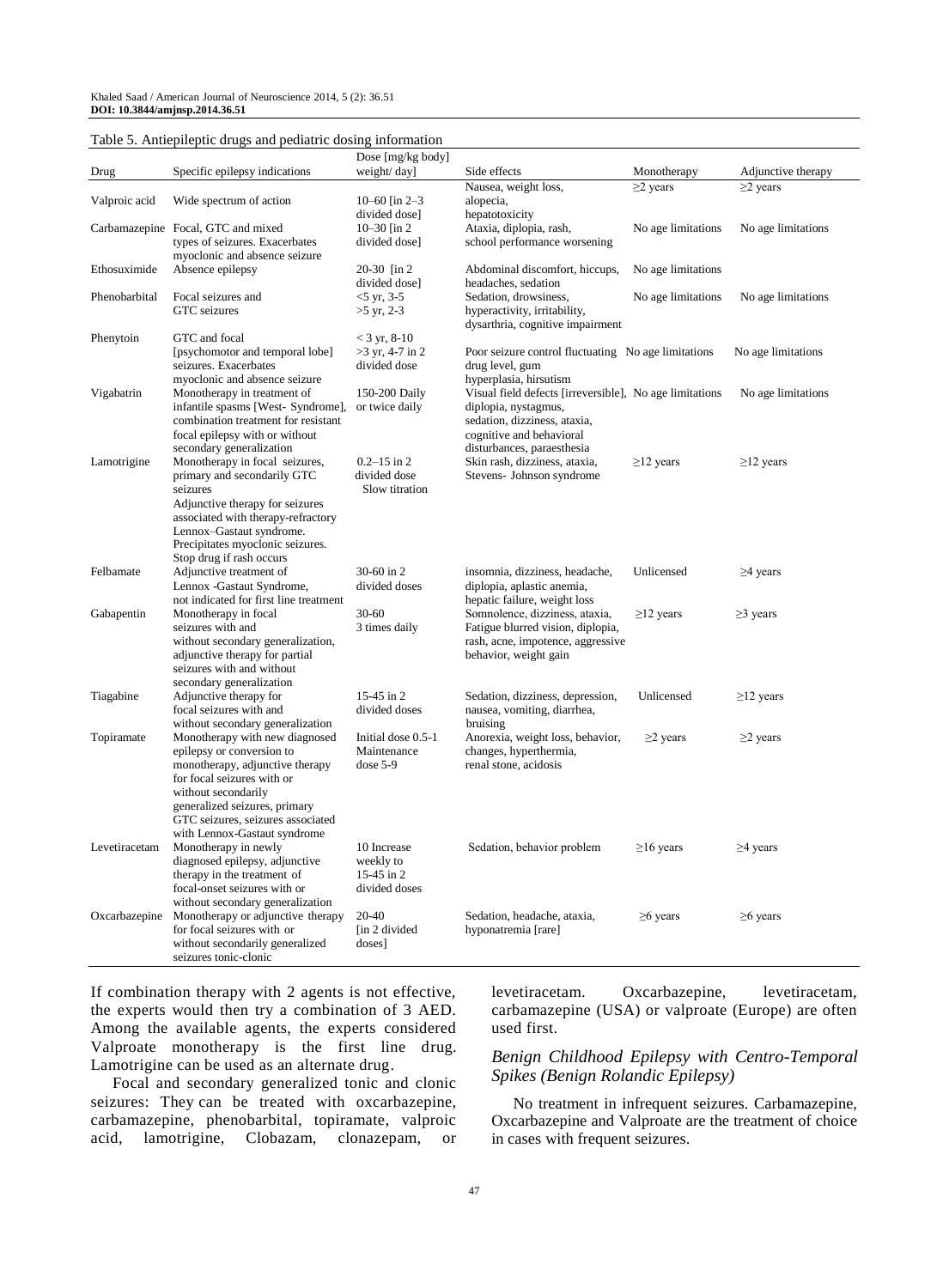### *Absence Epilepsies*

Absence seizures are most often initially treated with Ethosuximide, which is as effective as and less toxic than valproate and more effective than lamotrigine. Alternative drugs of first choice are lamotrigine and valproate, especially if generalized tonic-clonic seizures coexist with absence seizures. Patients resistant to Ethosuximide might still respond to valproate or to lamotrigine. In absence seizures, the EEG is usually helpful in monitoring the response to therapy and is often more sensitive than the parents' observations in detecting these seizures. The EEG often normalizes when complete seizure control is achieved. For patients with juvenile absence epilepsy the first line drug is Valproate, if failed, then the experts considered Lamotrigine as treatment of choice for the next option.

### *Epilepsy with Myoclonic Seizures*

In adolescent males, Valproate is the treatment of choice, with Lamotrigine another first-line option; for juvenile myoclonic epilepsy in adolescent females, Lamotrigine is the treatment of choice, with Valproate another first-line option. Topiramate and Levetiracetam are other options.

### *Dravet Syndrome*

Dravet syndrome is usually treated with valproate and benzodiazepines such as clonazepam; the ketogenic diet can also be useful in patients with this syndrome. In some countries Clobazam and stiripentol are available and these appear to result more commonly in successes, particularly if used in combination with valproate. Other medications include zonisamide and topiramate. Lamotrigine has been reported to exacerbate seizures in Dravet syndrome and other myoclonic epilepsies.

### *West Syndrome*

Infantile spasms is best treated with Adrenocorticotropic Hormone (ACTH). There are several protocols that range in dose from high to intermediate to low. The initial ACTH dose in one highdose protocol is 150 IU/m<sup>2</sup> /day of ACTH gel intramuscularly in 2 divided doses for one week. During the 2nd week, the dose is  $75 \text{ IU/m}^2/\text{day}$  in 1 daily dose for 1 week. For the 3rd week, the dose is  $75 \text{ IU/m}^2$  every other day for 1 week. ACTH is gradually tapered over the next 9 weeks. Synthetic ACTH has also been used: Synacthen Depot intramuscular 0.25 mg/ml or 1 mg/ml is used; 1 mg is considered to have the potency of 100 IU in stimulating the adrenal. ACTH is generally thought to offer an added advantage over prednisone or other steroids alone. Vigabatrin was approved by the FDA for use in children with infantile spasms. Where available, it is considered by some as an alternative to

ACTH as the drug of first choice. Its principal side effect is its retinal toxicity, with resultant visual field defects that can persist despite withdrawal of the drug. The level of evidence for its efficacy is weaker than that for ACTH and stronger than that of other alternative medications, including valproate, benzodiazepines like Nitrazepam and clonazepam, Topiramate, lamotrigine, zonisamide, pyridoxine, ketogenic diet and intravenous gamma globulin (IVIG). None of these alternative drugs offer uniformly satisfactory results.

### *Lennox-Gastaut Syndrome*

Treatment of seizures in Lennox-Gastaut syndrome varies according to the preponderant seizure type. For drop attacks (tonic, atonic, or myoclonic atonic seizures), valproate, lamotrigine, or Topiramate have been found to be effective. For patients who have a preponderance of atypical absence seizures, lamotrigine or Ethosuximide are often suitable drugs to try because they are relatively less toxic than many of the alternative drugs. Lamotrigine or valproate should be used if other seizures coexist with absences. Clonazepam and other benzodiazepines are also often helpful for all seizure types, but produce significant sedation. In resistant cases of Lennox-Gastaut syndrome and related epilepsies, rufinamide, zonisamide, felbamate, levetiracetam, acetazolamide, methsuximide, corticosteroids, ketogenic diet, or IVIG can be used.

### *Other Treatment Modalities*

Epilepsy surgery is often used to treat refractory epilepsy of a number of etiologies, including cortical dysplasia, tuberous sclerosis, polymicrogyria, hypothalamic hamartoma and hemispheric syndromes, such as Sturge-Weber syndrome, hemimegalencephaly, Rasmussen encephalitis and Landau-Kleffner syndrome. Patients with intractable epilepsy resulting from metabolic or degenerative problems are not candidates for resective epilepsy surgery. Focal resection of the epileptogenic zone is the most common procedure. Hemispherectomy is used for diffuse hemispheric lesions; multiple subpial transection, a surgical technique in which the connections of the epileptic focus are partially cut without resecting it, is sometimes used for unresectable foci located in eloquent cortex. In Lennox-Gastaut syndrome, corpus callosotomy is used for drop attacks.

Vagal Nerve Stimulation (VNS) is often used for intractable epilepsies of various types and for seizures of diffuse or multifocal anatomic origin that do not yield themselves to resective surgery.

Focal resection and hemispherectomy result in a high rate (50-80%) of seizure freedom. Corpus callosotomy and VNS result in lower rates (5-10%) of seizure freedom; however, these procedures do result in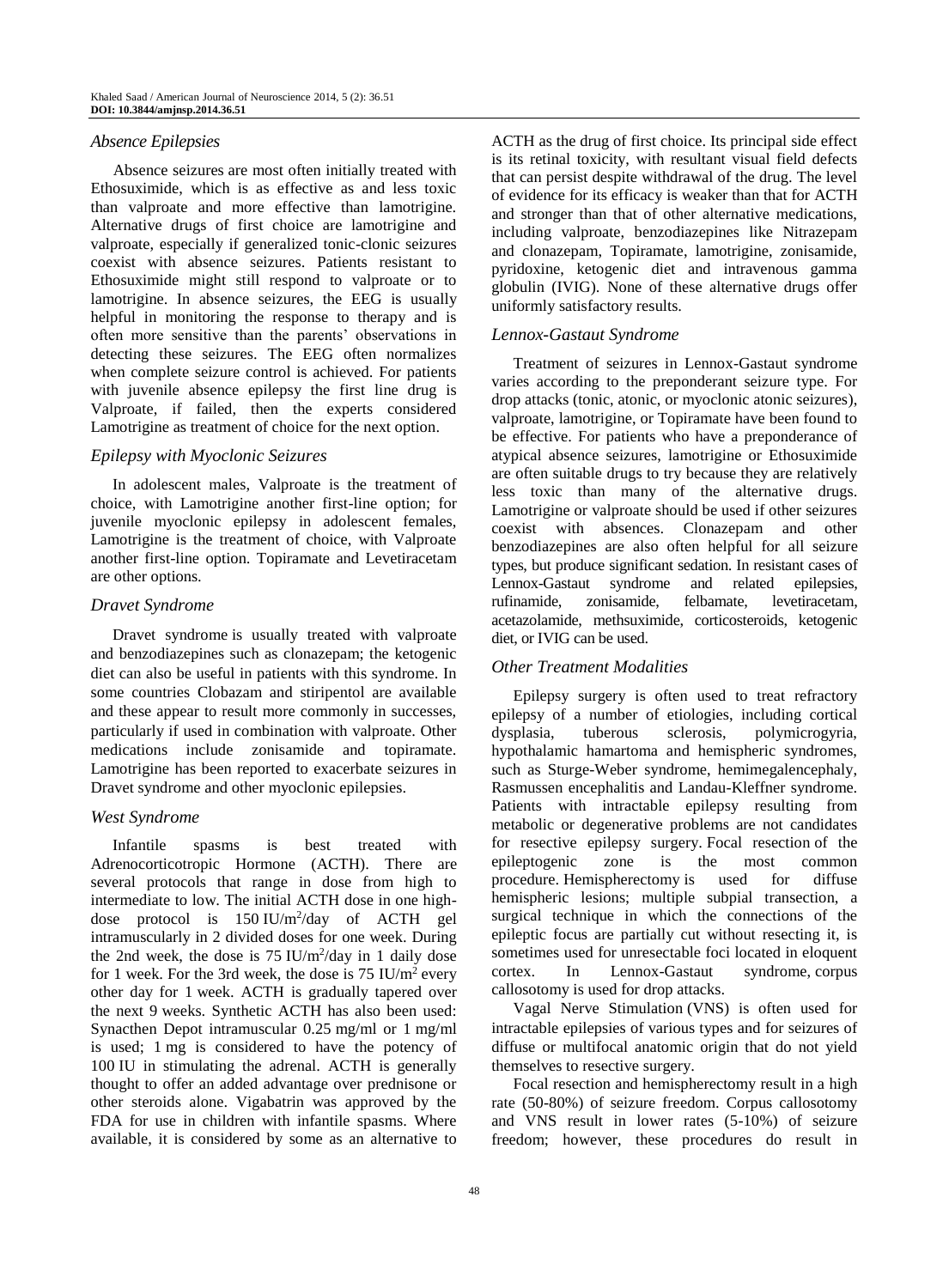significant reductions in the frequency and severity of seizures, decrease in medication requirements and meaningful improvements in the patient's quality of life in approximately half or more of eligible patients.

# **Febrile Seizures**

Febrile seizures are the most common seizure disorder in childhood, affecting 2-5% of children. Febrile seizures are classified as simple febrile seizures (> 80 %) or Complex Febrile Seizures (CFS). Simple febrile seizure is defined as a short (<15 min) generalized seizure, not recurring within 24 h, that occurs during a febrile illness, not resulting from an acute disease of the nervous system in a child aged between 6 months and 5 years, with no neurologic deficits and no previous afebrile seizures. It is mostly benign and self-limited, but terrifying event for parents. Complex febrile seizures are focal, or generalized and prolonged seizure, of a duration of greater than 15 min, recurring more than once in 24 h and/or associated with postictal neurologic abnormalities, more frequently a postictal palsy (Todd's palsy), or with previous neurologic deficits (Yamatogi and Ohtahara, 2003).

In simple febrile seizures, routine EEG and neuroimaging are not recommended. A lumbar puncture should be performed in any child who presents with a seizure and a fever and has meningeal signs and symptoms (e, g, neck stiffness, Kernig and/or Brudzinski signs) or in any child whose history or examination suggests the presence of meningitis or intracranial infection. In general bacterial meningitis is very rare even in children < 12 months age and lumbar puncture is not necessary in all children (Yamatogi and Ohtahara, 2003; Hattersley and Ashcroft, 2005; AAP, 2011; Sharma, 2013).

Management of febrile seizures includes treatment of acute attack, excluding neuro-infection, finding the cause of fever, prophylaxis for future episodes and parental counseling. Treatment of acute attacks: Simple febrile seizures are mostly self-limiting. For seizures lasting > two minutes, parents can use buccal or nasal midazolam  $(0.3 \text{ mg} \text{ kg}^{-1}$ , maximum dose 5 mg) or rectal liquid diazepam  $(0.5 \text{ mg kg}^{-1}$ , maximum 10 mg) at home. Antipyretics only improve comfort of child, they don't prevent febrile seizure. Long term prophylaxis therapy only reduces the risk of recurrence of seizure, but does not alter the risk of future epilepsy. It can be intermittent or continuous. Simple febrile seizures have a good prognosis without any residual effect and remit with age. Considering potential side effects of AED, American Academy of Pediatrics does not recommend intermittent or continuous prophylaxis. Intermittent prophylaxis is recommended with at least one of following: (a) Frequent seizures in a short period; 3 or more in 6

months, 4 or more in 1 year, (b) Seizure lasting>15 min or requiring drugs to stop seizures. Intermittent prophylaxis with rectal or oral diazepam for 2-3 doses during fever suffices to prevent recurrence. The continuous prophylaxis has a limited role. It is indicated when there is failure of intermittent prophylaxis, or frequent complex febrile seizures. Valproic acid or Phenobarbitone can be used. Valproic acid is preferred over Phenobarbitone due to behavioral side effects of the latter. Carbamazepine and Phenytoin are not useful. Prophylaxis is continued for 2 years seizure free period or 5 years of age, whichever is earlier (Capovilla *et al*., 2009; AAP, 2011; Sharma, 2013).

# *Prevention of Epilepsy (Appleton and Gibbs, 2004; Shorvon, 2005; Cross et al., 2013)*

There has been little research and little discussion within the literature about this potentially important aspect of epilepsy. In view of the fact that a significant proportion of epilepsy in childhood (up to 30-40%, possibly higher) has a genetic basis and given that for most of these patients genetic 'modification' will never be practicable or clinically justified (irrespective of the ethical dimension), it is unlikely that many of these epilepsies will ever be 'preventable'. For over a decade, it has been claimed that with a greater understanding of the molecular (pathophysiological and genetic) basis of epilepsy, including the relatively newly discovered channelopathies, there would be novel and targeted treatments for the epilepsies, including possible prevention. Unfortunately and not unexpectedly, this has not-and is unlikely-to become a reality within even the next decade. Obviously, where epilepsy is a common and disabling manifestation of a genetic and neurodegenerative disorder, such as the neuronal ceroid lipofuscinoses, genetic modification and/or therapy may be justifiable, although still not necessarily feasible. Nevertheless, there are many situations where the prevention of epilepsy or consequences of epilepsy will be both desirable and achievable; this is particularly applicable, but certainly not exclusively, in the developing world:

- Reduced incidence of high-risk, including teenage pregnancies
- Improved monitoring and ante-natal care of women with high-risk pregnancies
- Improved perinatal care and prevention of any secondary brain damage, particularly in extremely premature and very low birth-weight infants
- Identification of any neuroprotective therapies that may reduce or prevent any secondary brain damage following an initial primary insult in early life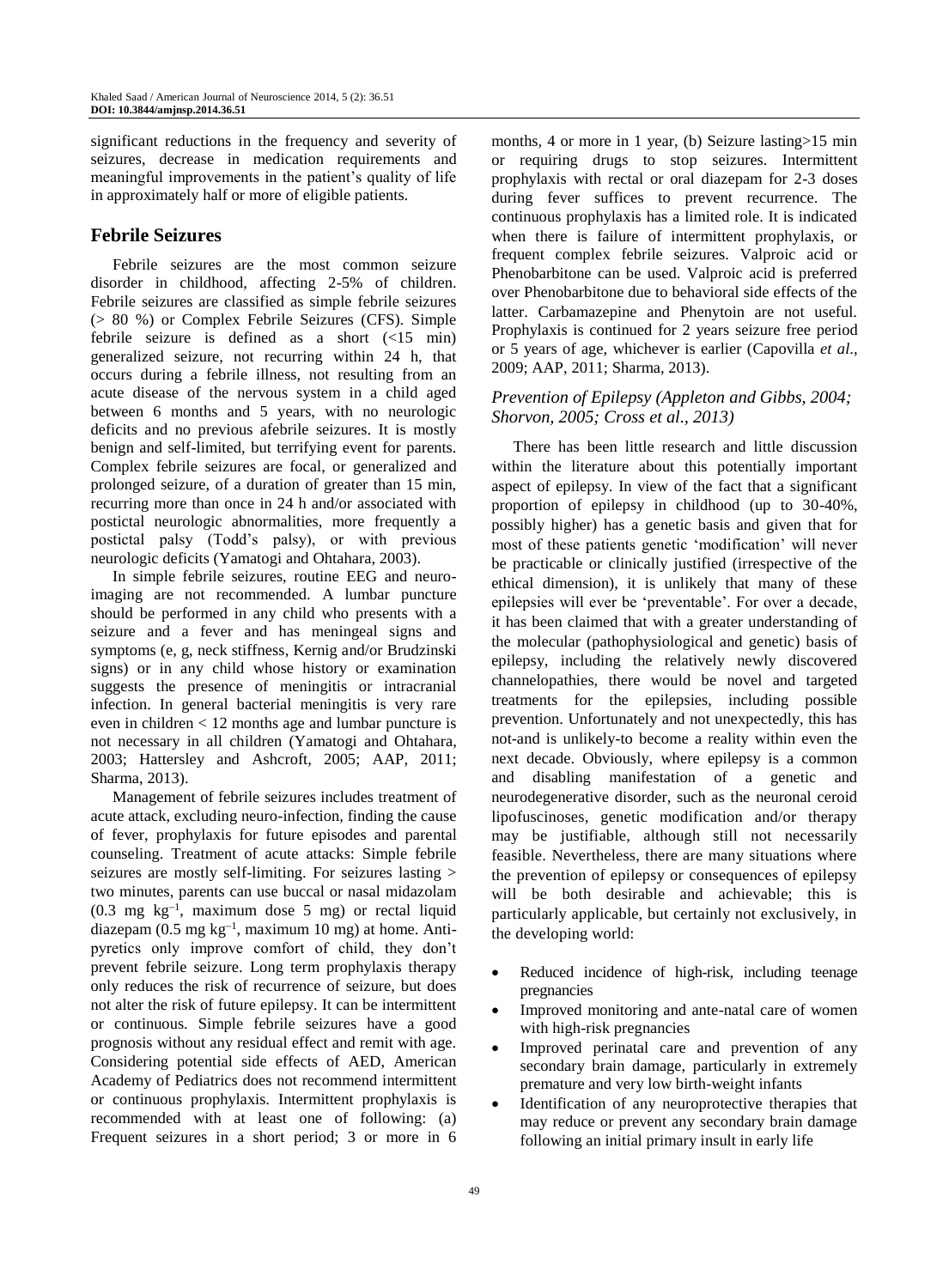- Earlier recognition and appropriate treatment of meningitis, encephalitis and intracranial abscesses, particularly in infants and young children
- Improved uptake of childhood immunizations to reduce both the acute encephalopathies and the delayed complications associated with these illnesses
- Improved resuscitation of children with acquired traumatic and non-traumatic brain injury and the prevention of secondary brain damage
- Correct identification and aggressive management of the relatively rare but important epileptic encephalopathies (e.g., West's syndrome, Landau-Kleffner syndrome), that if unrecognized may potentially cause irreversible cognitive impairment
- Avoidance of using inappropriate AED and specifically drugs that may exacerbate seizures
- Avoidance of the use of multiple AED and in high doses that may have an adverse effect on concentration and short-term memory that, even if transient, may still irreversibly reduce educational potential
- Early rather than late surgery for medically intractable epilepsy, particularly in mesial temporal lobe epilepsy where it may prevent irreversible psychosocial and cognitive (memory) impairment
- Improved pre-, intra-and post-operative neurosurgical access [availability] and care for children requiring a surgical treatment for their epilepsy
- Identification of the child's (and the family's, including siblings') understanding and perceptions of epilepsy to prevent any additional psychopathology within the family
- Improved awareness, knowledge and understanding of epilepsy-what it is and what it is not-amongst all healthcare and education professionals and the public to reduce, if not eliminate, the stigmatization of and not infrequent prejudice against all people with epilepsy

# **Funding Information**

The authors have no support or funding to report.

# **Author's Contributions**

The author approved the final manuscript as submitted and agree to be accountable for all aspects of the work.

### **Ethics**

The author declares no potential conflicts of interest with respect to the research, authorship and/or publication of this article.

### **References**

- AAP, 2011. Febrile seizures: Guideline for the neurodiagnostic evaluation of the child with a simple febrile seizure. Am. Acad. Pediatrics., 127: 389-394. DOI: 10.1542/peds.2010-3318
- Aicardi, J. and F. Goutieres, 1978. Neonatal myoclonic encephalopathy (author's transl). Rev. Electroencephal. Neurophysiol. Clin., 8: 99-101. DOI: 10.1016/S0370-4475(78)80124-5
- Appleton, R. and J. Gibbs, 2004. Epilepsy in Childhood and Adolescence. 2nd Edn., CRC Press, ISBN-10: 1853176540, pp: 160.
- Appleton, R.E., A. Freeman and J.H. Cross, 2012. Diagnosis and management of the epilepsies in children: A summary of the partial update of the 2012 NICE epilepsy guideline. Arch Dis. Child, 97: 1073-1076. DOI: 10.1136/archdischild-2012-302822
- Aylwad, R.L., 2008. Epilepsy: A review of reports, guidelines, recommendations and models for the provision of care for patients with epilepsy. Clin. Med., 8: 433-438. DOI: 10.7861/clinmedicine.8-4-433
- Berg, A.T. and I.E. Scheffer, 2011. New concepts in classification of the epilepsies: Entering the 21st century. Epilepsia, 52: 1058-1062.
	- DOI: 10.1111/j.1528-1167.2011.03101.x
- Berg, A.T., S.F. Berkovic, M.J. Brodie, J. Buchhalter and J.H. Cross *et al*., 2010. Revised terminology and concepts for organization of seizures and epilepsies: Report of the ILAE Commission on Classification and terminology. 2005-2009. Epilepsia, 51: 676- 685. DOI: 10.1111/j.1528-1167.2010.02522.x
- Browne, T.R. and G.L. Holmes, 2008. Handbook of Epilepsy. 1st Edn., Jones and Bartlett Learning, Philadelphia, ISBN-10: 0781773970, pp: 278.
- Capovilla, G., M. Mastrangelo, A. Romeo and A. Vigevano, 2009. Recommendations for the management of febrile seizures. Ad hoc task force of LICE guidelines commission. Epilepsia, 50: 2-6. DOI: 10.1111/j.1528-1167.2008.01963.x
- Chitre, M., 2013. Pitfalls in the diagnosis and misdiagnosis of epilepsy. Paediatr Child Health, 23: 237-42. DOI: 10.1016/j.paed.2012.11.004
- Cross, J.H., G. Kluger and L. Lagae, 2013. Advancing the management of childhood epilepsies. Eur. J. Paediatr Neurol., 17: 334-347. DOI: 10.1016/j.ejpn.2013.02.003
- Daroff, R.B., G.M. Fenichel, J. Jankovic and J.C. Mazziotta, 2012. Neurology in Clinical Practice. 6th Edn., Elsevier Health Sciences, Philadelphia, ISBN-10: 1455728071, pp: 2544.
- Engel, J.J., 2006. Report of the ILAE classification core group. Epilepsia, 47: 1558-68. DOI: 10.1111/j.1528-1167.2006.00215.x